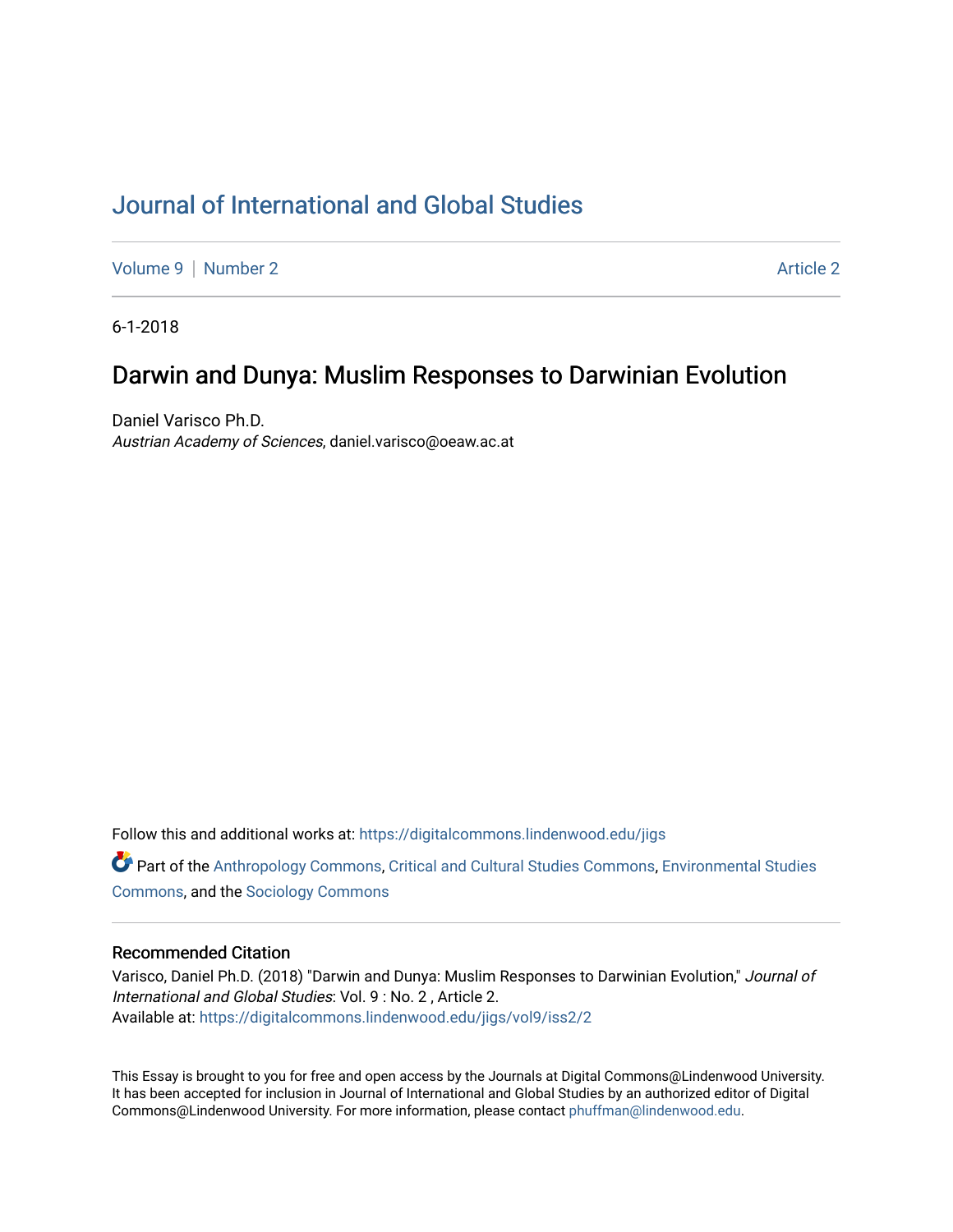Darwin and Dunya: Muslim Responses to Darwinian Evolution

Daniel Varisco PhD Institute for Social Anthropology Austrian Academy of Sciences Vienna 1020 Austria [daniel.varisco@oeaw.ac.at](mailto:daniel.varisco@oeaw.ac.at)

## **Abstract**

Darwin's theory of evolution caused considerable controversy among conservative Christians, but his ideas were not immediately available to Muslims. The first Arabic excerpts of Darwin's work were made in 1876 by a Syrian Christian who was influenced by pro-creationist Protestant missionaries. This article provides a brief historical overview of the debate among Muslim scholars about Darwin's theory of evolution. The range of reactions to Darwinian evolution in the Muslim world has included that of traditionalist scholars, who adhere to medieval views of a flat earth, to that of Western-trained Muslim scientists who see no contradiction between Darwinian evolution and Islamic religious beliefs. Since the Qur'ān does not provide as many details regarding theistic or God-guided evolution as appear in the biblical book of Genesis, Muslims can argue that Darwinian evolution does not directly contradict or harm Islamic teachings; nevertheless, "Islamic creationism" is on the rise, especially in cyberspace, particularly on the websites of Harun Yahya, who, in 2007, sent an *Atlas of Creation* to scientists in the Western world.

**Keywords**: Darwin, creationism, evolution, Harun Yahya, materialism, Qur'ān, theistic evolution, evolution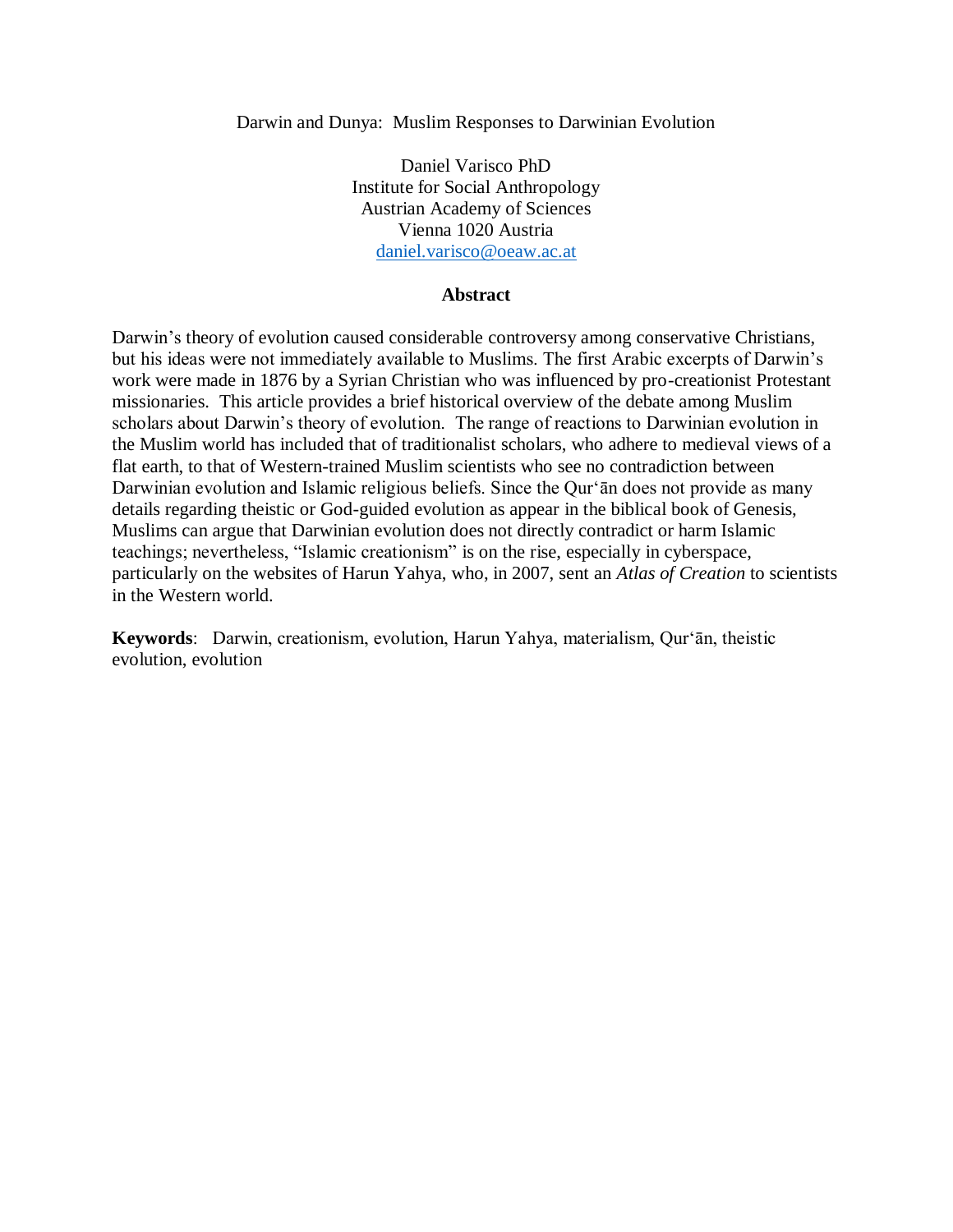There are known to be frequent questions spread among people these days concerning the beginning of life, the origin of man, the unity of his body, his antecedents, the essence of his soul and so on.<sup>1</sup> (Al-Birbārī, 1876, p. 231)

In 1859, Charles Darwin's *On the Origin of Species* shook the Victorian Christian worldview to its cosmological foundations. The more that came to light about the earth through non-theologically driven, scientific investigation, the less likely it seemed that an all-powerful God in the biblical sense was controlling the world from a distant heaven. The idea of natural selection, as a viable alternative to supernatural creation, directly challenged prevailing dogmas about the origin of life not only in Christianity, but also in Judaism and Islam. Following the publication of Darwin's work, the creation story of Adam and Eve, shared by all three monotheisms, could be interpreted as either myth or allegory in the wake of a fast-growing scientific worldview.

While a strongly negative reaction to Darwin was immediate from Christian clerics, it was almost two decades before portions of Darwin's theory of evolution became available in Arabic, soon followed shortly thereafter by translations in Ottoman Turkish. The first translation of Darwin's work was made by Arab Christians. Most Middle Eastern Muslims and Christians, a large percentage of whom were illiterate in the latter half of the 19th century, would have been unaware of Darwin's ideas or other scientific breakthroughs in Europe. Today, the most ardent Muslim opponents of "Darwinism" today borrow arguments from Christian fundamentalist creationists, who often consider Islam a Satanic plot and evil religion.<sup>2</sup> As such, Muslims and contemporary Fundamentalist Christians, who both agree that Darwin's "evolution" is inherently materialist and atheistic, have become strange dogmatic, procrustean bedfellows.<sup>3</sup>

To speak of a "Muslim" or "Islamic" response to Darwin's ideas is a misnomer from the start, as suggested by Najm Bezirgan, since the earliest Muslim exposure to Darwin's work occurred in areas of the Middle East that were under foreign Christian missionary influence (Bezirjan, 1988, pp. 357-387).<sup>4</sup> While dogmatic supporters of Christian views of creation have long criticized evolutionary science, the scientific community in Europe and America, shortly after Darwin's publication, adopted an evolutionary framework that has become the foundation for all modern sciences worldwide. Despite creationist claims that Darwin's ideas were, by necessity, materialist and atheist, many scientists in the West have accommodated their own religious beliefs for more than a century and a half without rejecting scientific methods based on Darwin's findings. The situation in most Muslim countries is different, however, with modern biological sciences not having entered the curriculum until the early to mid-20th century, and then only in a largely a colonial context.<sup>5</sup> This lack of a developmental dialogue between religious scholars, scientists, and an educated public created a climate in which Islam's mid- to late-twentieth century and early  $21<sup>st</sup>$  century rejection of Darwin's ideas has been conflated with the general frustration of many Muslims with Western cultural and political ideologies.

There is no way of viably surveying the diverse Muslim population worldwide with any degree of statistical validity on attitudes about evolution. Polls rarely distinguish between the scientific understanding of evolution and the various modes of theistic evolution and intelligent design. A survey conducted in 2006 found little support for evolutionary theory in Muslim majority countries. As noted by Salman Hameed, "Only 16% of Indonesians, 14% of Pakistanis, 8% of Egyptians, 11% of Malaysians, and 22% of Turks agree that Darwin's theory is probably or most certainly true" (2008, p. 1637). A 2009 British Council survey in Egypt found that only 38% of the Egyptians surveyed had ever heard of Darwin (British Council, 2009). Iran, however,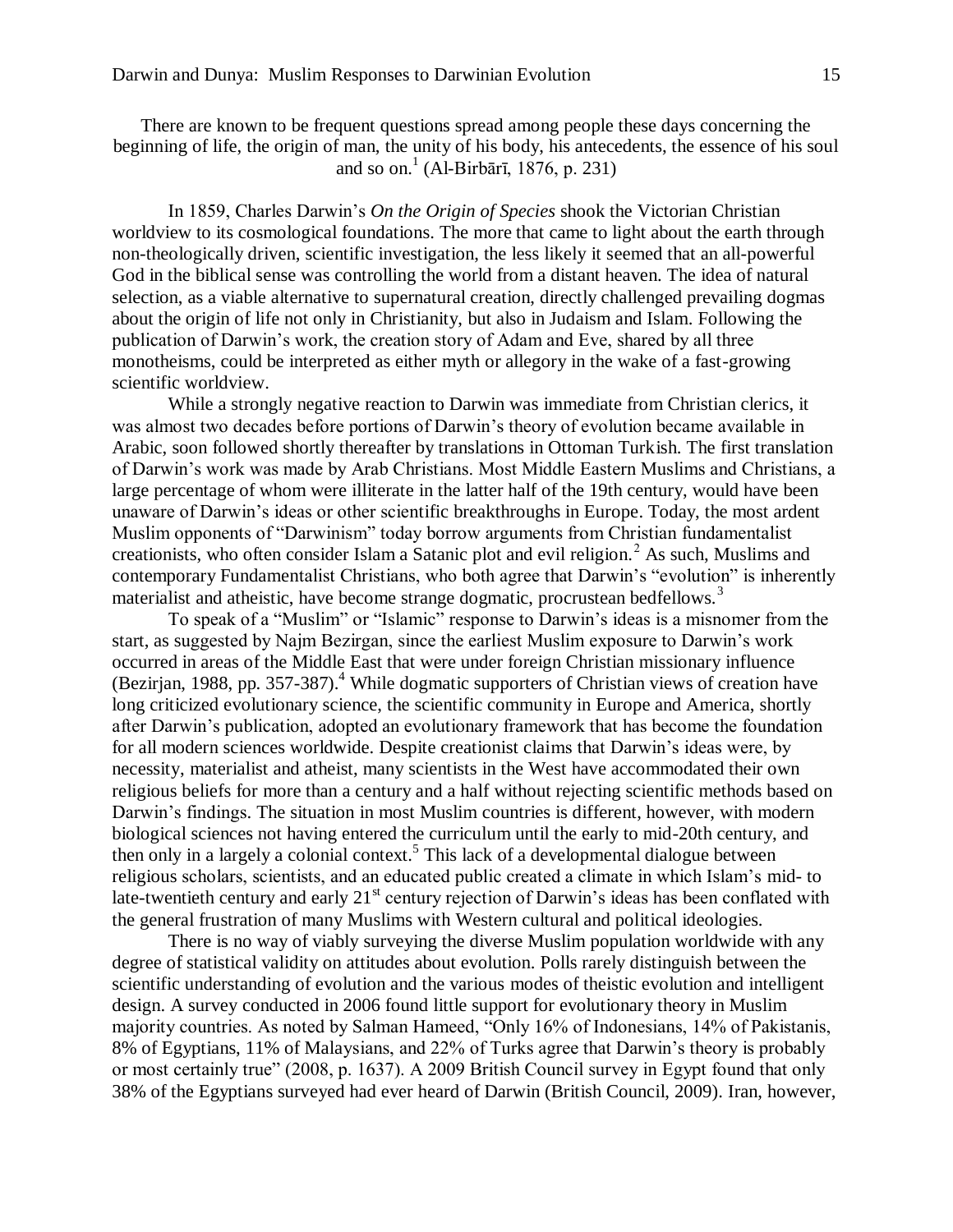is said to have "the most in-depth and consistent coverage of evolution in its compulsory science curriculum and textbooks" (Burton, 2010, pp. 25-29). A poll by the Pew Forum on Religion and Public Life provides evidence that not all Muslims are as opposed to evolution as might be expected from their social conservatism (Pew Forum, 2013, pp. 132-133). Conducted between 2008 and 2012 in 39 countries and territories on three continents, this survey showed that Muslim acceptance of an evolutionary origin for life was 79% in Kazakhstan, 78% in Lebanon, 67% in the Palestinian territories, 63% in Morocco, 62% in Albania, 58% in Russia, 55% in Thailand and 54% in Bangladesh. By contrast, 67% of Iraqi Muslims reject evolutionary theory, perhaps in part due to the collapse of Iraq's once excellent school system in the past two decades. In Afghanistan, 62% of Muslims reject evolution, according to the survey. A 2011 poll by Ipsos found that only 7% of Saudis accepted evolution in some capacity (Ipsos, 2011).<sup>6</sup> It is reported that at present, it is illegal to teach evolution in Iraq, Yemen, and Oman (Khatri, 2014). While these statistics are not contextualized by sect, social class, or level of education, they do indicate that rejection of evolution within Islam is, in some cases, widespread.

The situation in the United States indicates that Muslims do not reject evolution as readily as do Christian fundamentalists and evangelicals. In a Pew Survey conducted in 2007, some 45% of Muslims in America said that "evolution is the best explanation for the origins of human life on earth." (Pew Foundation, 2009). Consider that in this survey, only 24% of evangelicals agreed with this statement, and only 8% of the avidly anti-evolutionary Jehovah's Witnesses did. In the same survey, 58% of Catholics agreed with the statement, and 77% of Jewish respondents were in agreement. This greater acceptance of evolution by Muslims compared to evangelicals and other Christian fundamentalists in general is no doubt related to the fact that there is a large number community of Muslims in America who are professionals with scientific backgrounds and who are more open to "secular" thinking regarding science.

Despite the general suspicion of "evolution" as an alternative to Allah as a creator, there are prominent Muslim intellectuals who accept a form of Darwin's evolution by incorporating into it a place for theistic interpretation. Maḥmūd 'Ashūr, the former vice-rector of al-Azhar University in Cairo, praises Darwin as a man of science whose diligence as a scientist was in line with the Qur'ānic call for Muslims to seek knowledge (Al-Ḥamāmiṣī, 2009). The emphasis on seeking knowledge in this life, promoted in the Qur'ān and validated by statements of the prophet Muḥammad, led to a vibrant historical tradition of scientific scholarship, especially in medicine and astronomy. As the Qur'ān (28:77) notes, Muslims are enjoined to enjoy what Allah has provided in this world, known as *dunyā* in Arabic, being careful not to engage in improper moral behavior. The issue that complicates Muslim acceptance of Darwin's evolution, however, is that Muslims are instructed by the Qur'ān to discover, learn, and know about this world without compromising the ultimate goal of the hereafter. Thus, evolution becomes a problem for a Muslim when it mandates no role for Allah as the ultimate creator. This has long been the case for many Christians as well, who have argued that the mechanism of evolution can (and, indeed, must) be somehow harmonized with a divine creative origin. A similar understanding is spreading within Islam. Although it is not easy to shift the moralistic battle (i.e., Darwin vs. *dunyā*) to the more progressive argument in which Darwin's ideas result from the divine command to know the world, this effort is underway among Muslim intellectuals.<sup>7</sup>

Any attempt to address Muslim responses to Darwin over the course of a century in a single article must be exploratory.<sup>8</sup> My purpose here is to provide an overview of the conceptual differences among Muslim scholars on an issue that goes to the core of faith in the Qur'ān as incapable of error. While the early rejection of Darwinism as materialist still finds proponents,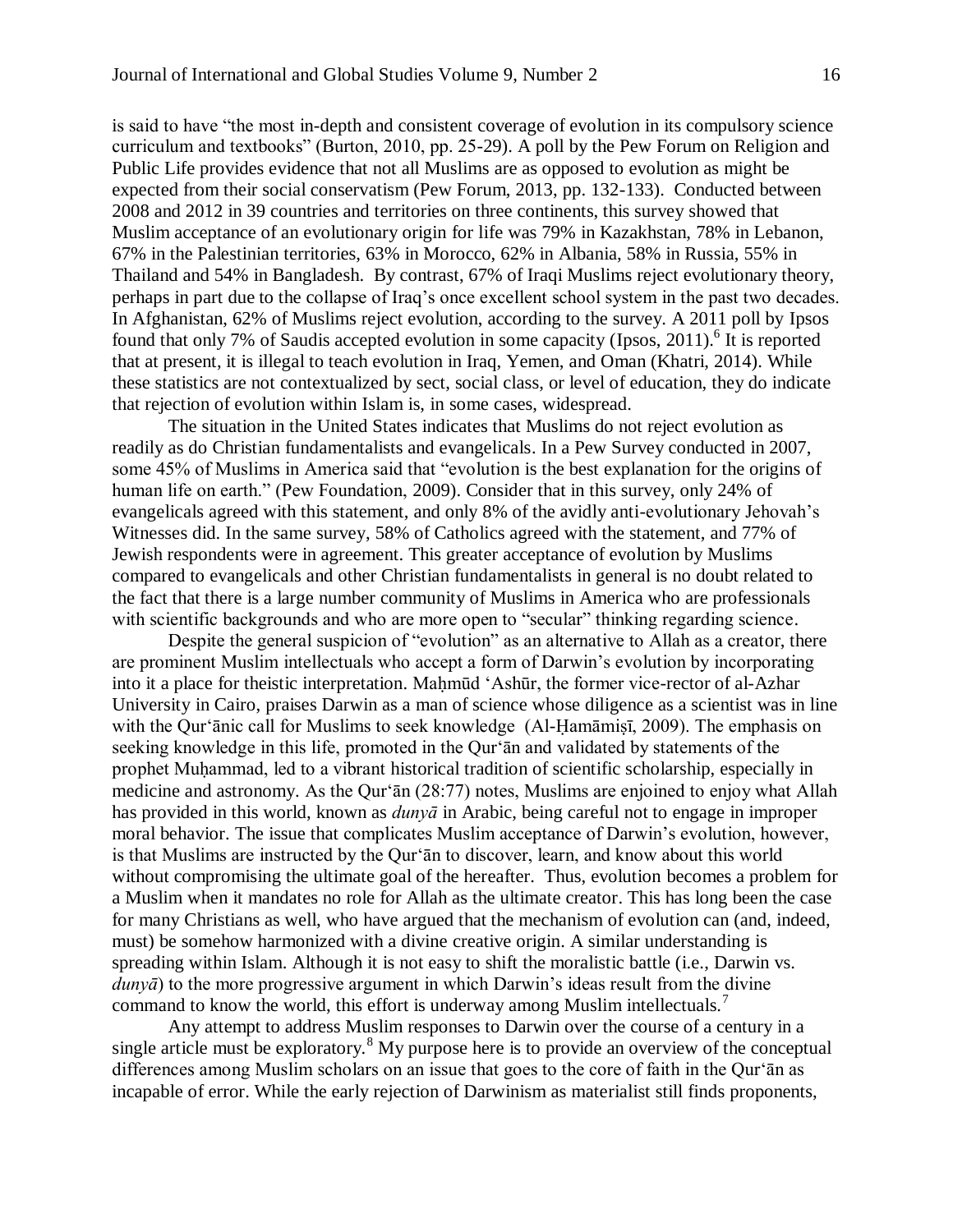some Muslim intellectuals recognize that the Qur'ān should not be judged according to how it conforms to any specific scientific theory. The examples provided here are primarily from the Arabic and Persian contexts, ranging from widely shared texts to opinion pieces. In the past three decades, much of the debate over evolution has occurred online. Among the most visible sources is the web network of Harun Yahya, a Turkish Muslim who promotes his anti-evolution views in multiple languages available to Muslims around the world. My concern is less with which views are correct than highlighting the kinds of arguments used by a wide range of individuals.

#### **Creation in Islamic Tradition**

It is God who created you from dust and later from a drop of fluid; then He made you into two sexes: no female conceives or gives birth without His knowledge, no person grows old or has his life cut short, except in accordance with a Record: all this is easy for God. (Qur'ān 35:11)

Islamic theology follows Jewish and Christian thinking in positing a single all-powerful Creator God behind the universe. Unlike the Biblical book of Genesis, however, the Qur'ān does not provide a chronological approach to sacred history, nor does it treat the issue of creation in detail. <sup>9</sup> Nevertheless, there are several passages that describe Allah as the creator of the world and heaven. The main Arabic verb used for the creative act of Allah is *khalaqa*, which is used in the Qur'ān both in the general sense of bringing the world into existence and also in the specific sense of creating humankind (*insān*) from a clot of blood (Qur'ān 96:2). As noted by Husam al-Alousi, the Qur'ānic usage alone suggests that general creation was out of pre-existing matter and not the creation *ex nihilo* of Christian theology—although later Muslim commentators often argue for the latter (Al-Alousi, 1968, pp. 14-15). Similar to Jewish and Christian sources, the Qur'ān presents the process of creation as having taken six days (Qur'ān 11:7), with the implication that the primordial matter was water. The Qur'ān does not specify, however, as Genesis does, what was created on each day, nor does it suggest acceptance of these as literal 24 hour days.

According to Qur'ānic verses 2:29-38 and 7:11-27, Allah created Adam from clay or dust in the Garden and taught him the nature of all things. Then Allah brought the angels to bow down and worship the new creature, but they complained that the new creature would "cause damage and bloodshed." At this point, Iblīs (the Muslim Satan) rebelled and was cast out of the garden. Satan returned to tempt Adam and his wife to eat from the forbidden tree. When they did this, their shame compelled them to sew together leaves to cover their bodies. When confronted by Allah, they immediately asked for forgiveness but were told they would live and die until their bodies are resurrected. While this follows the general theme of Genesis, most of the specific details are left out. There is no reference in the Qur'ān to Eve by name, nor her being created from Adam's rib, nor Satan tempting her first, nor the specific details of God's curse.<sup>10</sup> It is possible to view this account of the first couple as describing a spiritual rather than a literal creation, so that Adam is not created *ex nihilo* but "raised from the earth as prophet" (Shavanas, 2010, p. 199).

Much of the early Islamic commentary on creation resulted from contact with Jews and Christians (Al-Ṭabarī, 1989, p. 273). Early sources such as the late 9th century al-Ṭabarī and the collected tradition (*ḥadīth*) literature elaborated on the frame of the creation scenario found in the Qur'ān.<sup>11</sup> Like the rabbinical Midrash and medieval Christian sources, the Qur'ānic story of the first pair is spun out in miraculous flair with little pretense of being a literally believable or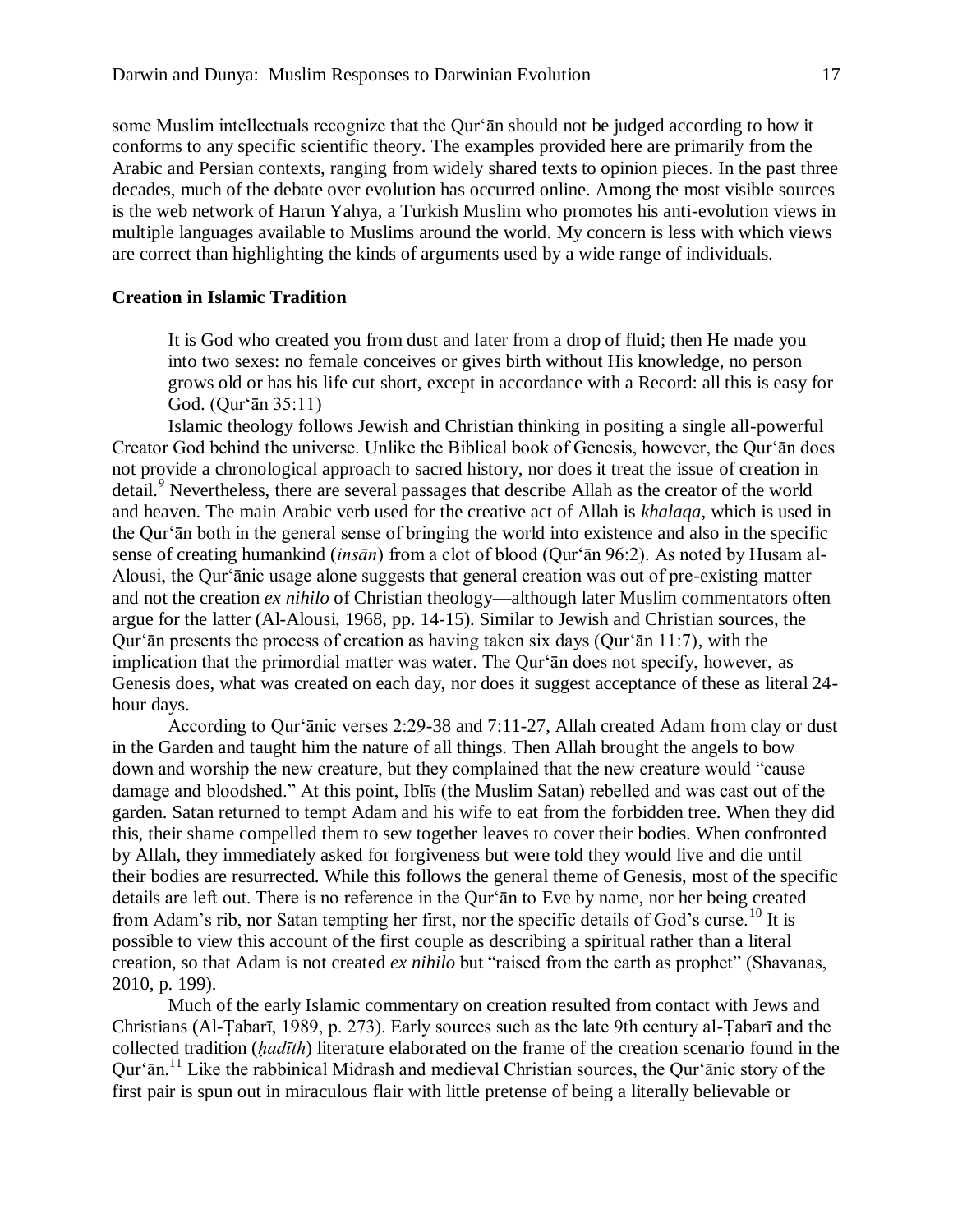"scientific" account.<sup>12</sup> Some of this reflects attempts to harmonize Islamic thinking with sources such as the Jewish Genesis Rabat and Christian commentaries. Muslim intellectual discussion of creation also stimulated a philosophical rather than a scientific trend. Thus, the creation story was important primarily for what it revealed about the Creator, who was above everything else, as indicated in the Qur'ānic verse (29:20), to travel the earth and see how Allah performed the creation. Within Islamic theology, a debate ensued over the nature of the Qur'ān as a direct revelation from the eternal Creator: Was the Qur'ān *created*, which was the position adopted by the Mu'tazilite school, or was it eternally present with Allah, which was the theological position that prevailed after the end of the 10th century?<sup>13</sup> Often referred to as a "rationalist" framework, the Mu'tazilites' interpretation was that acts attributed to the divine were allegoric, denying any possibility that mere humans could see or understand Allah in a material sense. Such a view, it seems, would be more favorable to the findings of modern science than the elaborate creation scenarios borrowed and enhanced from Judaism and Christianity. Nonetheless, the prevalent view of creation as a miracle has dominated Islamic cosmological views for well over a millennium.

Within the philosophical framework, several Muslim scholars have addressed the issue of how human life begins. An interesting example is provided in the 12th century Andalusian Ibn Ṭufayl's fable, *Ḥayy Ibn Yaqẓān*. Ibn Ṭufayl describes two scenarios for the appearance of the child Ḥayy on an equatorial island off the coast of India. One is a variant of the story of Moses found in the bulrushes, in which Ḥayy is placed in a tightly sealed ark by a king's sister, who had a child against the will of her brother. Another account is given "by way of corroborating the alleged possibility of a man's being engendered in this place without father or mother" (Goodman, 2009, p. 105). Drawing on the humoral theory of his day, Ibn Ṭufayl provides a rational explanation for spontaneous generation of Ḥayy from a perfectly located mass of clay. Through a process of fermentation, he said, the clay took on the shape of a man with bubbles forming, one of which was "divided in half by a delicate membrane and filled with a fine gaseous body," at which point "the spirit which is God's" sealed it in "a bond virtually indissoluble," materially and spiritually (Goodman, 2009, p. 106). Ibn Ṭufayl continues with an elaborate description of how this fetus was formed outside a womb, returning to his creative anatomical model later in the fable when Ḥayy dissects his foster mother (a doe) to investigate why she is no longer alive. Although cast as a fable, this is no less a version of theistic evolution than the 20th century spiritual reconstruction by the Catholic father Teilhard de Chardin.<sup>14</sup>

#### **Evolution Goes East: Debating and Defending Darwin in Arabic**

As for the scholar Charles Darwin, he is a man of extensive knowledge, critical acumen, and skillful observation, known for clear and sound description. He is considered one of the most famous major scholars in the natural sciences, and his school of thought is greatly esteemed and very influential on people at the present time. (Al-Birbārī, 1876, p. 279)

When did Muslims first learn of Darwin's ideas and the debate raging in Europe over evolution vs. creation? No doubt there were some Muslims living in Britain who read the daily papers, but the vast majority of the world's Muslims in 1859 would have had no way of reading Darwin's words or hearing a coherent account of his theory. As late as 1897, literacy in Egypt was only 5.8% overall and 21.6% for men in urban Cairo. A caveat is needed at the outset. It is virtually impossible to separate the earliest Muslim responses to Darwin in the Middle East from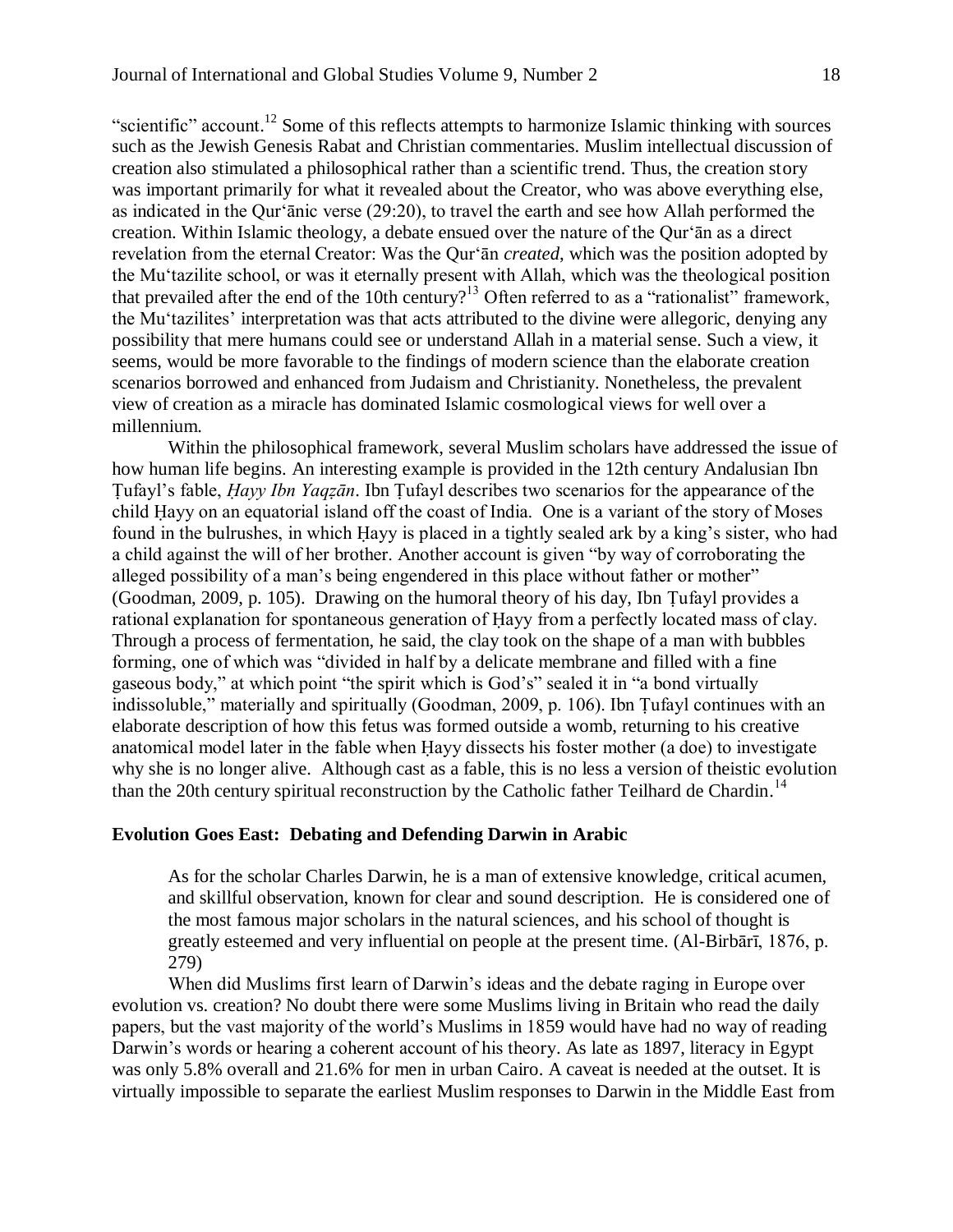those of Arab Christians, at least as known in the available literature. At first, there was no direct criticism of evolution as a scientific issue, as it was only considered vis-à-vis its implications regarding the explanation for species change rather than any connection to the supernatural origin of life demanded by faith. Those who saw Darwin merely as an atheist materialist or the proponent of "social Darwinism," often echoing Christian rhetoric of the time, reacted predictably with a negative tone and rejection. Those convinced that true science could not contradict their sacred text saw the advances in Western technology as worthy of emulation, as long as there was room for the Creator at the beginning.

The first Arabic accounts of Darwin's work in Arabic were promoted by Ya'qub Sarruf and Fāris Nimr, who were Syrian Christians with ties to the Syrian Protestant College in Beirut.<sup>15</sup> These appeared as early as 1876 in their journal, *al-Muqtaṭaf*, which was a major conduit for European scientific ideas to Arab intellectuals.<sup>16</sup> It must be stressed that circulation of the journal was minimal, with perhaps only a maximum of 500 subscribers between 1876 and 1885, after which the journal was moved to Cairo. Despite the journal's limited readership, it appears that this article introduced what were to become the standard Arabic terms for "evolution" (*taṭawwur*), "descent" (*tasalsala*), "struggle for life" (*tanāzu' al-baqā'*), and Darwinism (*dārwīniyya*). <sup>17</sup> In the first year of the journal, a Muslim student named Rizq Allāh al-Birbārī wrote an article attacking Darwin, based on a book in English by Protestant theologian Charles Hodge. For Hodge, the answer was plain: "[Darwin's work] is Atheism." Al-Birbārī echoes the contention of Hodge that acceptance of Darwinism was impossible for anyone who holds a teleological view of the ultimate origin of life.<sup>18</sup> Not surprisingly, the first Muslim intellectual responses to Darwin's ideas were filtered through this Protestant Christian religious lens.

The reception of Darwin's scientific ideas was inextricably linked to the far more popular use of "social Darwinism," exemplified in the work of philosopher Herbert Spencer. A Muslim or Arab Christian was likely to take the fuzzy notion of "survival of the fittest" as an imminent threat in an imperially bent world in which most of the Muslims outside Turkish sovereignty were under British, Dutch, or French colonial influence. As Marwa Elshakry argues in a major study on the issues surrounding Darwin and evolution, "Understanding Darwin independently of politics becomes almost impossible" (Elshakry, 2013, p. 43). If evolution was inevitably about progress, as measured by contemporary European standards, such an idea was more likely to cause theological conflict for Muslims than to thrive as a fitting scientific advancement. In addition, the lack of an educated Muslim public, even in many of the details of their own religion, along with low levels of literacy, ensured that the initial debate would be limited to those Muslim intellectuals most influenced, one way or the other, by Western culture.

It would be wrong, however, to view the early reception of Darwin's ideas as uniformly anti-scientific or simply a critical plagiarism of Christian rejectionism. This is evident in a student protest at Syrian Protestant College following the dismissal of Professor Edwin Lewis, who had mentioned Darwin positively in his commencement address of 1882. One of the students who was also dismissed during this incident was Jurjī Zaydān, a Christian who founded the journal *al-Hilāl* in Cairo in 1892. Believing that "Arab backwardness" could be overcome by adopting Western science, Zaydān promoted a positive view of human evolution (Ziadat 1988, p. 14).<sup>19</sup> In their 1882 obituary of Darwin, the editors of *al-Muqtaṭaf* were able to separate the scientific merits of evolution as an explanation for speciation from the far more tendentious issue of creation, arguing that the scientific argument need not be materialist (Sarrūf & Nimr, 1882, pp. 2-6). This reconciliatory approach was echoed in British India by Sayyid Ahmad Khan in the 1890s (Riexinger, 2009, p. 219).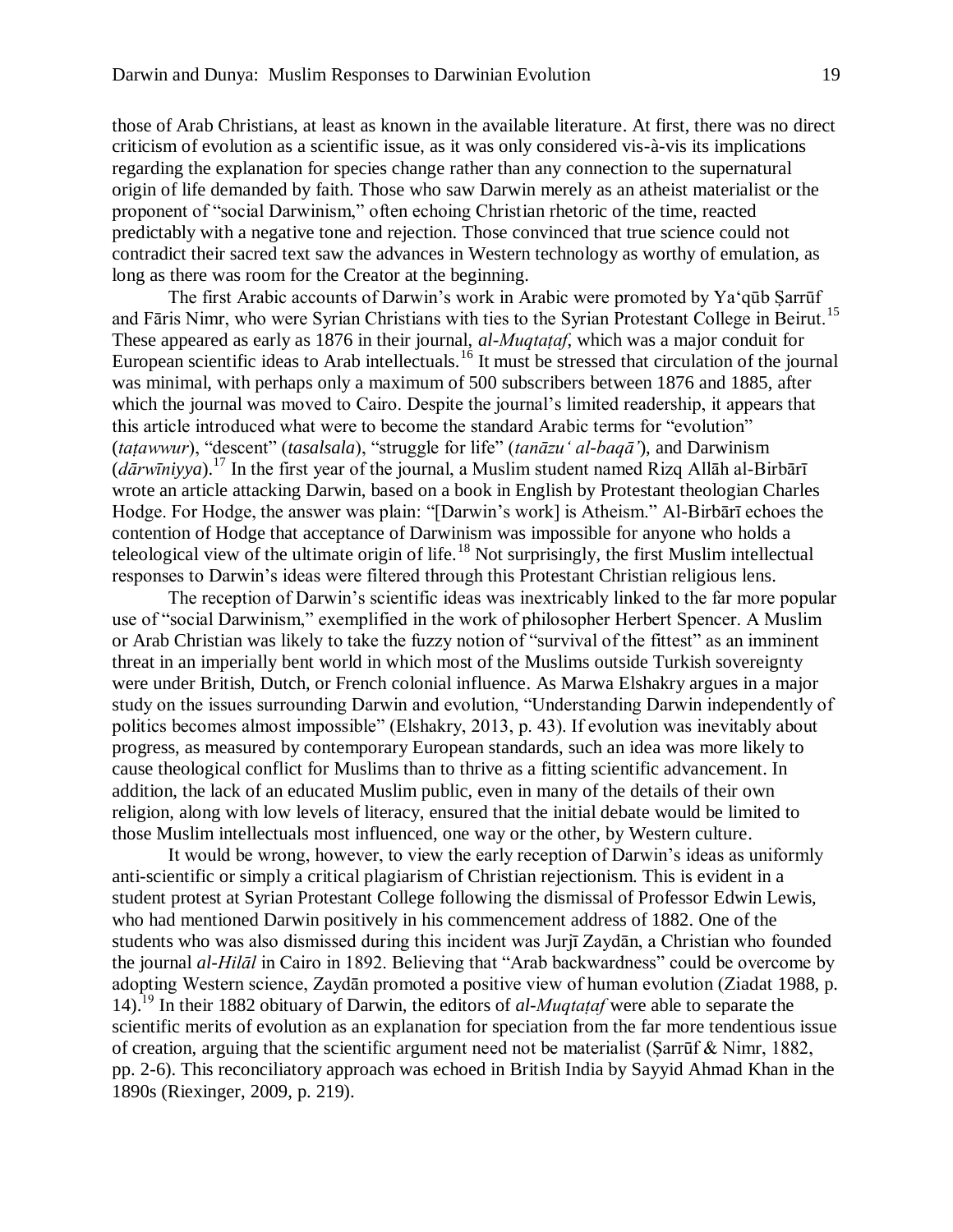It is important to remember that the debate over Darwin's ideas and indeed the progress of science in Europe were largely unavailable in Arabic during the 19th century. Those Muslims who could read Arabic and had access to books more often than not read translations of commentaries on Darwin. One of the earliest such commentaries was the Syrian Christian Shiblī Shumayil's 1884 translation of the earlier French translation of Ludwig Büchner's *Sechs Vorlesungen über die Darwin'sche Theorie von der Verwandlung der Arten und die erste Entstehung der Organismenwelt*, a commentary on Darwin, later published and annotated in his 1910 book.<sup>20</sup> Shumayyil reminisces that he first heard about Darwin's theory in 1871 while studying medicine in Damascus. After initially rejecting the idea that man descended from apes, he later learned in France that Darwin had proposed a single origin for all life.<sup>21</sup>

The first direct translation of Darwin's *On the Origin of Species* into Arabic was undertaken by Ismā'īl Maẓhar and published in 1918, though it included only the first six chapters of Darwin's work. The translation of four more chapters was subsequently added in 1928, and the full translation became available only in 1964.<sup>22</sup> Darwin's *Origin of Species* is now readily available in Arabic, including a new translation published in 2004 by Majdī al-Malījī. This most recent edition, covering some 855 pages with a glossary of Arabic terms used for evolutionary terms in English, ignores the controversy over the text. Indeed, the foreword by Samir Sadie argues that Darwin's ideas are essential for modern science. "Every patient who goes for an open-heart surgery is indebted to the voyage of the Beagle," he declares (Al-Malījī, 2004, p. 23). Al-Malījī also translated Darwin's *Descent of Man* (*Nash'at al-insān*) in 2005, noting the difficulty in adapting the scientific terms into Arabic (Al-Malījī, 2005, p. 20).

#### **Between Materialism and Modernity**

So long as humanity exists, there will remain an unceasing struggle will not cease between dogma and free investigation, between religion and philosophy, a desperate struggle in which, I fear, the triumph will not be for free thought, because the masses dislike reason; alas, the nature of the struggle itself and will only be understood by the intellectual of the elite, and because science, however beautiful, it is, does not completely satisfy humanity, which thirsts for the ideal and which likes to exist in dark and distant regions that the philosophers and scholars can neither perceive nor explore. (Jamāl al-Dīn al-Afghānī, 1883, quoted in Keddie 1968, p.181)

The response to Darwin among Muslim intellectuals was unlike those in Europe and America because there was no contemporary corps of Muslim scientists in the modern sense. Thus, the issue within the Muslim discussion was not centered on the scientific merit of natural selection but upon the implication of a materialist worldview. This is prominent in Jamāl al-Dīn al-Afghānī's *Refutation of the Materialists*, originally published in Persian in 1881.<sup>23</sup> Considered one of the most prominent Muslim intellectuals in the latter half of the 19th century, al-Afghānī dismissed Darwin as a modern-day Democritus. "Only the imperfect resemblance between man and monkey has cast [the] unfortunate [Darwin] into the desert of fantasies," writes al-Afghānī sarcastically, further saying of Darwin that "in order to control his heart, he has clung to a few vain fancies" (Quoted in Keddie, 1968, p. 136). Al-Afghānī does not appear to have read Darwin nor to have understood the evidence presented, since natural selection is ridiculed as Lamarckian, which was the prevailing interpretation of evolution in France at the time. Indeed, misunderstanding the very mechanism of evolution Darwin proposed—the gradual change in physical characteristics of species due to natural selection for beneficial genetic mutation—al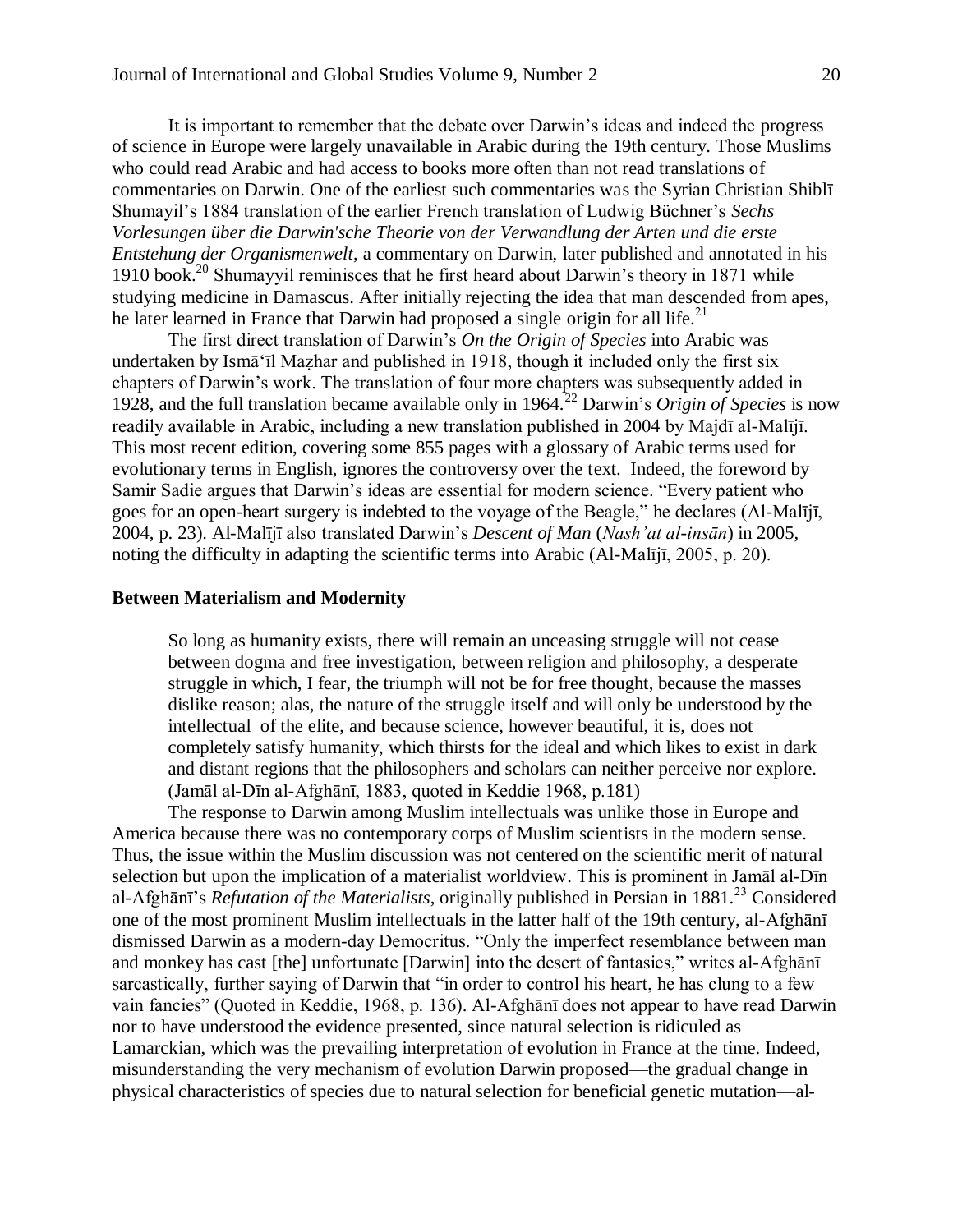Afghānī asks, "Is this wretch deaf to the fact that the Arabs and Jews for several thousand years have practiced circumcision, and despite this, until now, not one of them has been born circumcised?" (Quoted in Keddie, 1968, p. 137). Darwin is but the foil here for any materialism which denies the deity central to Islam, Christianity, and Judaism. Evolution is dismissed summarily as necessarily corrupting morals and spreading vice, following the conservative Christian reaction to Darwin.

It is easy to read the provocative rhetoric of al-Afghānī out of context and reject it as readily as he does the materialist interpretation of evolution. But al-Afghānī was adamant that the issue was not a matter of choosing between Muslim science and European science. In fact, despite his rejection of Darwin, al-Afghānī asserted, "The truth is where there is proof, and those who forbid science and knowledge in the belief that they are safeguarding the Islamic religion are really the enemies of that religion" (Quoted in Keddie, 1968, p. 107). Indeed, the Muslim intellectual community believed, as the Christian proponents of Natural Theology did, that there can be no incompatibility between science and Islam. This sentiment is echoed by the Egyptian Muhammad 'Abdu, who promoted al-Afghānī's ideas and argued for modern interpretation of Islam in harmony with the findings of science. "Men are created from one soul, which is humanity ... all men are brothers in humanity ... which is why it matters little if they claim their father is Adam or a monkey or something else," concludes 'Abdu in a commentary on the Qur'ānic verse "Oh men! Fear your Lord who has created you of one soul..." (Quoted in Elshakry, 2013, p. 175)

Thus, the stage was set for the acceptance of a form of theistic evolution within Islam. After al-Afghānī's attack on materialism, the Syrian Muslim scholar Ḥusayn al-Jisr wrote his *al-Risāla al-ḥamīdīya fī ḥaqīqat al-diyāna al-islāmīya* (*A Hamidian Treatise on the Truth of Islam*) in 1888. Al-Jisr argued that evolution could be compatible with creation. His book was well received, receiving the Ottoman sultan's prize in 1891. The inspiration for al-Jisr's harmonization of Islam and Darwin's evolution was the work of Isaac Taylor, an English cleric, who argued that evolution could be reconciled with the Christian faith. Ironically, al-Jisr chose a suitable ally since Canon Taylor's *Leaves from an Egyptian Notebook* (1888) provided a remarkably favorable account of Islam. Like al-Afghānī, al-Jisr's main target was atheistic materialism, not the role of natural selection, which he saw as directed by God.<sup>24</sup> Al-Jisr believed that the Qur'ānic verses stating that all life comes from water (Qur'ān 21:30, 24:45) were consistent with Darwin's model of the general process of evolution, though he firmly stated that humans and apes did not have the same origin (*al-insān lam yashtaqq huwa wa-l-qird min aṣl wāhid*) (Al-Jisr, 2012, p. 315). In al-Jisr's case, the basis for accepting some of the elements of the scientific theory of evolution was not the critical evaluation of the scientific evidence but rather the assumption that true science could not contradict the Qur'ān.

Interest in evolution was generated among a number of Ottoman Turkish intellectuals in the final two decades of the 19th century.<sup>25</sup> The earliest discussion of Darwin in Turkish was given by Munif Pasha, who founded the Turkish scientific journal *Mecmua-i Fünūn* (1862-1882) and also served as a Minister of Education. Münif Pasha did not view science as being in conflict with Islam—likely reflecting the fact that he was a member of a small minority of scholars with access to Western scientific sources. Hoca Tahsin Efendi (1811-1881) argued that the universe was created over billions of years and referred to evolution as a law that rules over the universe.<sup>26</sup> Like a number of Ottoman intellectuals fluent in German, he was influenced by Ludwig Büchner's philosophical work, *Kraft und Stoff* (1855). Ahmed Midhat translated into Turkish John William Draper's *Conflict between Science and Religion* (which first appeared in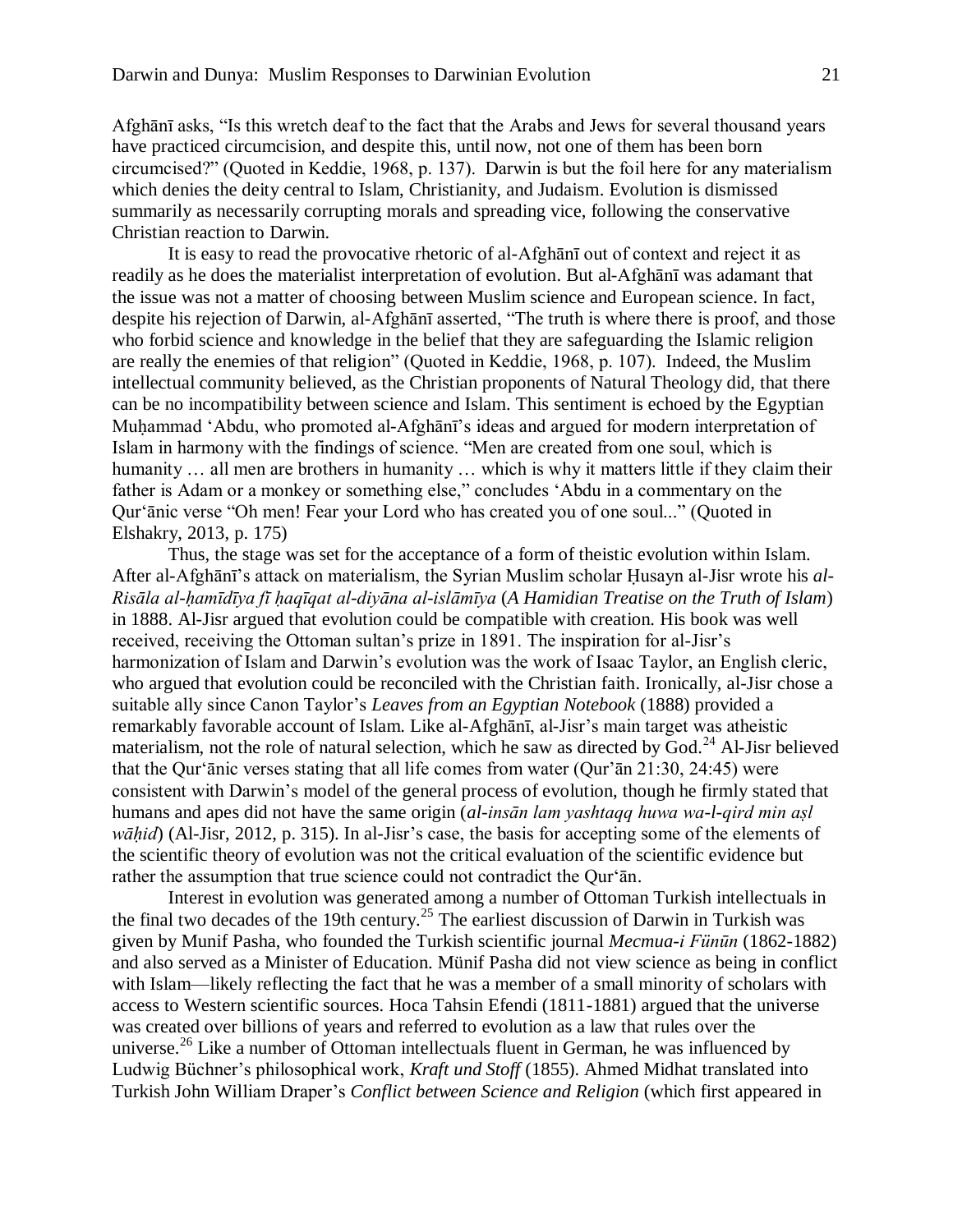English in 1874, and in French in 1875) between 1895-1900. Draper was critical of Christian rejection of Darwinism; Midhat likewise claimed that Islam was not in conflict with science. In 1913, Abdullah Cevdet made a similar argument, saying that anyone who condemned Darwinism as blasphemy was living in the Middle Ages (Bilgili, 2015, p. 565). A small number of late Ottoman scholars advocated a materialistic philosophy; neo-Kantian Baha Tevfik (1884-1914), for example, accepted modern science as being based on the law of evolution; he was especially influenced by the work of Ernst Haeckel (Sükrü Hanioglu, 2005, p. 69). Most Ottoman intellectuals encountering Darwin, like Izmirli Ismail Hakki (1869-1946), were willing to accept evolution as a scientific theory but not as materialistic. As Sibel Özbudun Demirer notes, "Far from being the object of pure scientific scrutiny, the arguments derived from evolutionist theses served more as rhetorical devices in the [endeavor] of progressing towards an advanced civilizational stage represented by Western nations" (Demirer, 2011, p. 115).

Muslims writing about the relationship between science and the Qur'ān in the first part of the 20th century rarely dealt with the scientific evidence being accumulated. Most insisted that the Qur'ān could not be in disagreement with modern science and urged fellow Muslims to accept both. This led to what Muzaffar Iqbal has labeled a genre of "scientific *tafsir*"<sup>27</sup> (Iqbal, 2007, p. 151). In his 1913 *Naqd falsafat Dārwīn,* the Iraqi Shi'a scholar Abū al-Majīd Muhammad Ridā al-Isfahānī argued that there was no conflict between the findings of modern science on evolution and the Qu'ran as long as Allah was acknowledged as the creator (Al-Isfahānī, 1331 A.H.).<sup>28</sup> The focus of all these writings was on the harmony of science and religion but with the caveat that materialism and atheism were false and unwarranted.

#### **Harun Yahya: Trashing Darwin on the Net**

THE ONLY POWERFUL ANTI-DARWINIAN MOVEMENT IN THE WORLD IS THAT INITIATED BY HARUN YAHYA. Because Harun Yahya has won hearts all over the world with his rational accounts that are grounded in the Qur'an and based on clear and unequivocal scientific evidence. This global success of Harun Yahya's IS BASED ON FINDINGS THAT ADDRESS THE HUMAN MIND AND SOUL AND THAT ARE CONFIRMED BY SCIENTIFIC EVIDENCE THAT CANNOT POSSIBLY BE PROVED OTHERWISE.<sup>29</sup>

Until the last decades of the 20th century, opposition to Darwin and the scientific theory of evolution among Muslims was more or less limited to a few elite clerics and a few intellectuals fluent in Western languages until the last decades of the 20th century. Most Muslims were not exposed to the concept of evolution in their pre-university schooling, nor was the conflict between religious dogma and Darwin's evolution played out in the public sphere. Given the religious inclination of most regimes with Muslim majority populations, at least in principle no matter how secular the regime, For example, there has never been the equivalent of a Scopes Trial in the Muslim world.<sup>30</sup> Given the religious inclination of most regimes with Muslim majority populations, at least in principle, no matter how secular the regime, this is perhaps not surprising. However, times have begun to change. No crusading anti-evolutionist Muslim is more visible today, especially in cyberspace, than a charismatic Turkish cyber entrepreneur, Adnan Oktar, who has created a universe of web-based anti-evolutionism under the pseudonym Harun Yahya. The digital web ring run in his name, which is available in numerous languages, is extensive, available in numerous languages, visually dynamic, and pervasive. If one surfs the mother site, harunyahya.com, the graphics are dazzling. The war on Darwinism is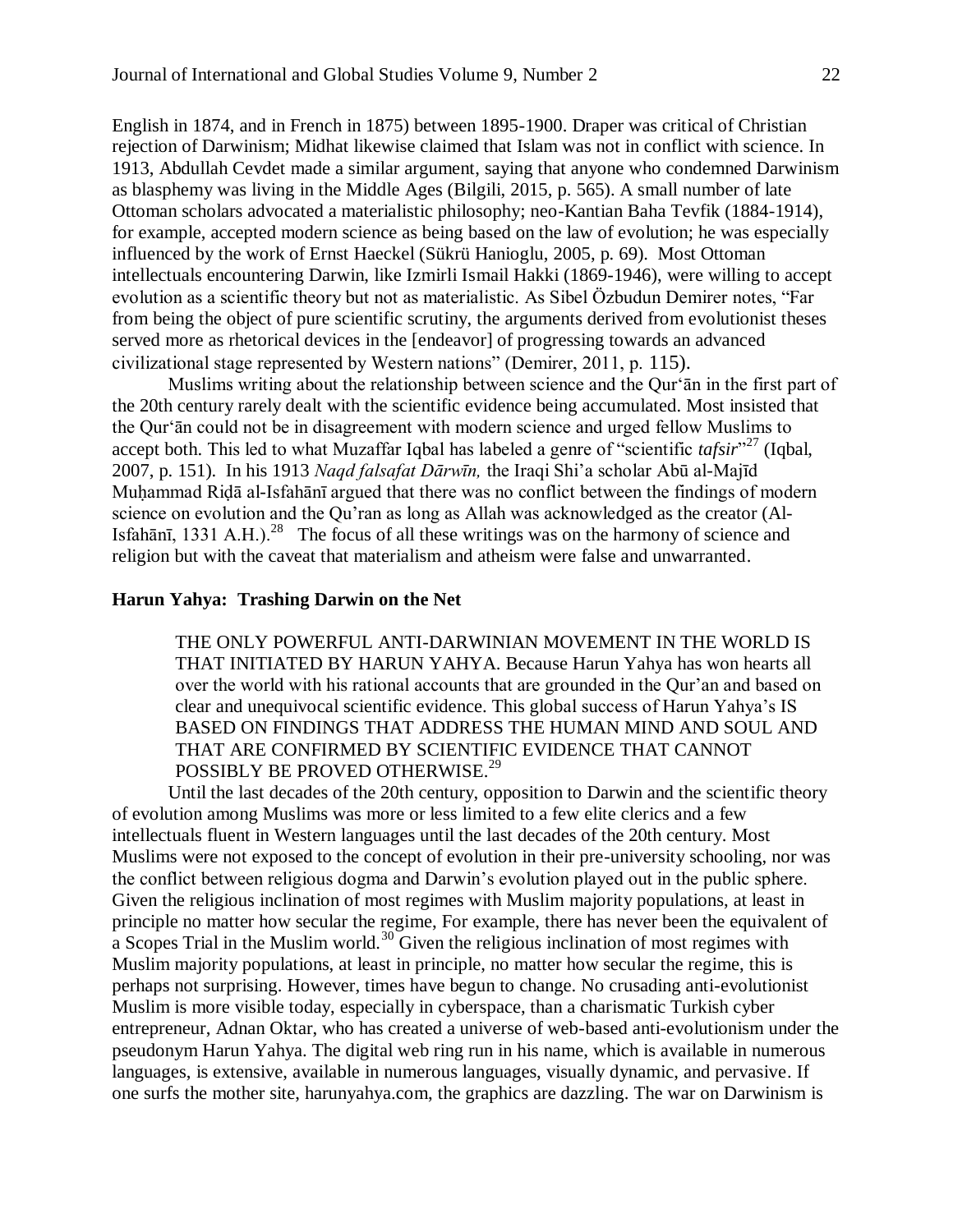evident from top to bottom, and the persona of Mr. Oktar is omnipresent. The official biography declares the well-groomed middle-aged man to be a "prominent Turkish intellectual." With Oktar having no educational background in the sciences, the portrayal of "Harun Yahya" is all about image; there are eleven glossy photographs of the man on the first page of his webiography.

The story of Harun Yahya is, in fact, the main story. As spun in his authorized biography, Oktar has been persecuted in secular Turkey for openly preaching the oneness of God and the truth of the Qur'ān. Like the prophet Muḥammad (and this is an important part of the story for Oktar), he had few followers at first. He now oversees a media empire surrounded by a cult-like following. In 1986, Oktar was arrested and eventually moved to a mental ward, where he claims to have been tortured and drugged. After nineteen months, he was released and finished his first book on the falsity of evolution. In 1991, he was taken in by police a second time, this time on the charge of possession of cocaine, the result, as he claimed on his website, of a conspiracy against him due to the fact he was writing an exposé at the time on freemasonry. He was arrested yet again in 1999 and released; all of this misfortune is presented on his website as Allah's testing of a faithful servant. However contrived, his efforts have yielded results, such as his successful campaign to block evolutionary biologist Richard Dawkins's official website in Turkey in  $2008.<sup>31</sup>$ 

To say that Adnan Oktar is a controversial figure in Turkey is an understatement. He is viewed by most Turks as a cult figure.<sup>32</sup> One of the most devastating portraits of Oktar's charismatic persona is by Edip Yüksel, a Turkish intellectual who tutored Oktar in the early 1980s.<sup>33</sup> According to Yüksel, Oktar uses religion as a scam for personal gain, motivated in large part by his claim to be the end-time Mahdi, a type of Muslim redeemer.<sup>34</sup> Oktar has been accused of bilking the children of the wealthy and of sexual predation. According to Yüksel, "His sexual abuse of girls around him has been the frequent topic of Turkish media and acknowledged by the defectors. He reportedly claims right to have sexual intercourse with every female member of his cult. He has even invented a name for those females that roughly translates to "motor" (portraying them as the "engine" of his propaganda machine)." While Oktar's reputation in Turkey is widely known and debated, the average internet surfer rarely encounters this criticism. 35

In addition to his websites, Oktar founded the Bilim Arastirma Vakfi (Science Research Foundation), which campaigned against the teaching of evolution in Turkey. This organization began as a result of a report commissioned for the Turkish Ministry of Education in 1985 by Adem Tatli. The report was written using the anti-evolution materials of the American Institute for Creation Research, based in California. As Kelly James Clark notes, "It is deeply ironic, then, that Yahya's arguments are inspired by (and almost copied from) the Christian creationist and Intelligent Design movements in the United States<sup>36</sup> (Clark, 2014, p. 237). In Turkey, the battle between anti-evolutionists and scientists has paralleled the debate over secularism in Turkey in the past three decades.<sup>37</sup> The Turkish Academy of Sciences, like its American counterpart, has strongly condemned the attacks on science, recognizing that such attacks are an import from Christian fundamentalist creationists:

The true purpose of these attacks on accumulated scientific tradition, which is centuries old, is to bring up unthinking, unquestioning, and uncritical individuals who do not test ideas and who accept dogmatic and incorrect information exactly as [it is] given to them. It is obvious that those circles who conduct an open or covert war against secular government, freedom in education, and advancement in science and technology in our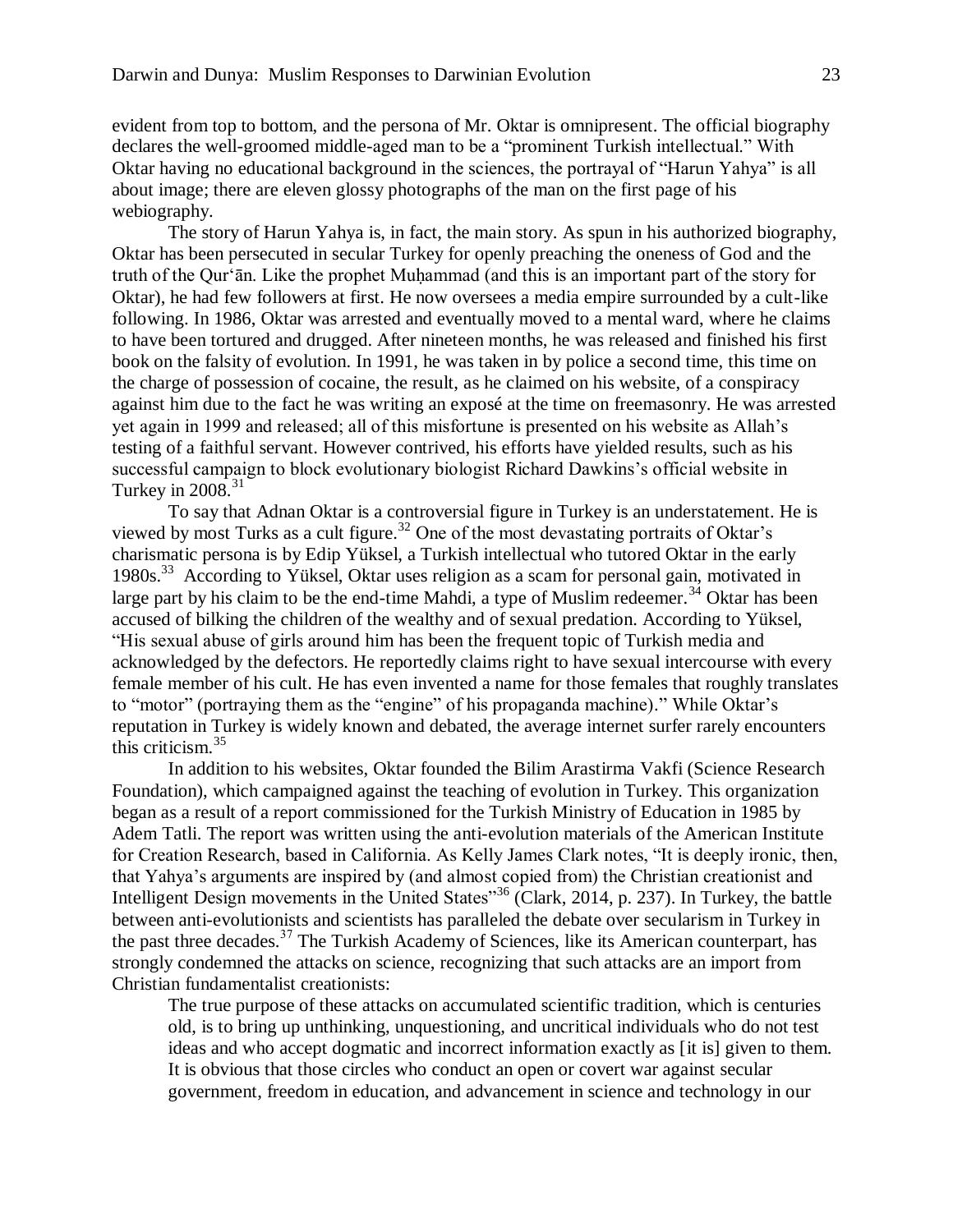country do not desire independent-thinking civilized people. These segments of society initially work towards including non-scientific beliefs along with scientific ideas in educational curricula, and in the long term, they have the goal of totally eliminating the theory of evolution from textbooks. (Quoted in Iqbal, 2003).

This has not stopped government officials of the ruling AKP party in Turkey from criticizing evolution (Paulson, 2010). In June, 2017, the new national curriculum in Turkey announced the removal of Darwinian evolution from ninth grade biology classes starting in 2019<sup>38</sup> (Özkan  $\&$ Kolcu, 2017). One study in Turkey indicates that only 25% of adults agreed with the statement that "human beings, as we know them, developed from earlier species of animals" (Hameed, 2008, p. 1638).

The complete works attributed to Harun Yahya include over 300 books available in sixty languages; despite being repetitive and derivative, the books were clearly not all written by one person. Scrolling through the various websites associated with Harun Yahya (some 550 are claimed), there are myriad resources available, including downloads, over 80 video documentaries, posters, and even children's games.<sup>39</sup> There is also a television channel devoted to his teachings, with numerous excerpts available on YouTube.<sup>40</sup> The rhetoric on the numerous Harun Yahya websites is propaganda, supported by comments sent in by dedicated followers and unlikely to influence trained scientists. The creators of these sites aim for the visual, usually without proper citation.

The most aggressive outreach of Harun Yahya's empire came with the visually impressive but intellectually void *Atlas of Creation*, sent to some 10,000 scientists, museum directors, and political leaders in Europe and America in 2007. A 43 mb pdf of this book is available free on the website. Like on the websites, multiple images of Oktar appear on the title page of the document. From the very beginning, the rhetoric is polemical, including the claim that "all the branches of science" have "revealed [extensive proof] that totally undermine the theory of evolution<sup> $1$ </sup><sup>41</sup> (Harun Yahya, 2007, p. 15). The first volume of the atlas focuses only on fossils, claiming that fossil evidence is the major proof that Darwin was wrong. Not only is this claim absurd, scientifically, as fossil evidence indeed supports evolution, but it ignores the fact that the fragmentary fossil record has been superseded as the primary proof of evolutionary theory since the discovery of genetics. Few scientists, apart from Richard Dawkins, have bothered to respond to the text in formal articles; most are probably bemused at how pathetic Harun Yahya's claims are. $42$ 

The website page devoted to "The Collapse of Darwinism in Europe" claims that as a result of this book, belief in creation is "snowballing" and that the theory of evolution is on its "last legs," with massive numbers of Europeans turning to Allah in waves.<sup>43</sup> The free movie on the website is worth watching for its unmitigated propagandic content. "Evolutionist are in panic," proclaims the conclusion. And we are told that Charles Darwin is now the founder of the greatest fraud in the history of science. The content on the websites, which provide the corpus of books attributed to Harun Yahya, could be, and perhaps should be, mistaken for satire. How else can any educated person react to the following description of the book *Darwinist Dictatorship*: "Darwinism is a Shamanist religion. A secret fascist organization was founded in order to defend this pagan religion derived from the Sumerians"? Nevertheless, this lunatic fringe is presented as fact, and a public woefully ignorant of science and history is not immune to its message, no matter how bizarre.<sup>44</sup> This is especially the case in Turkey, argues Taner Edis, since Harun Yahya's creationist literature "looks better packaged than books popularizing mainstream science" (Edis, 2007, p. 126). The Turkish Harun Yahya books are written in less formal,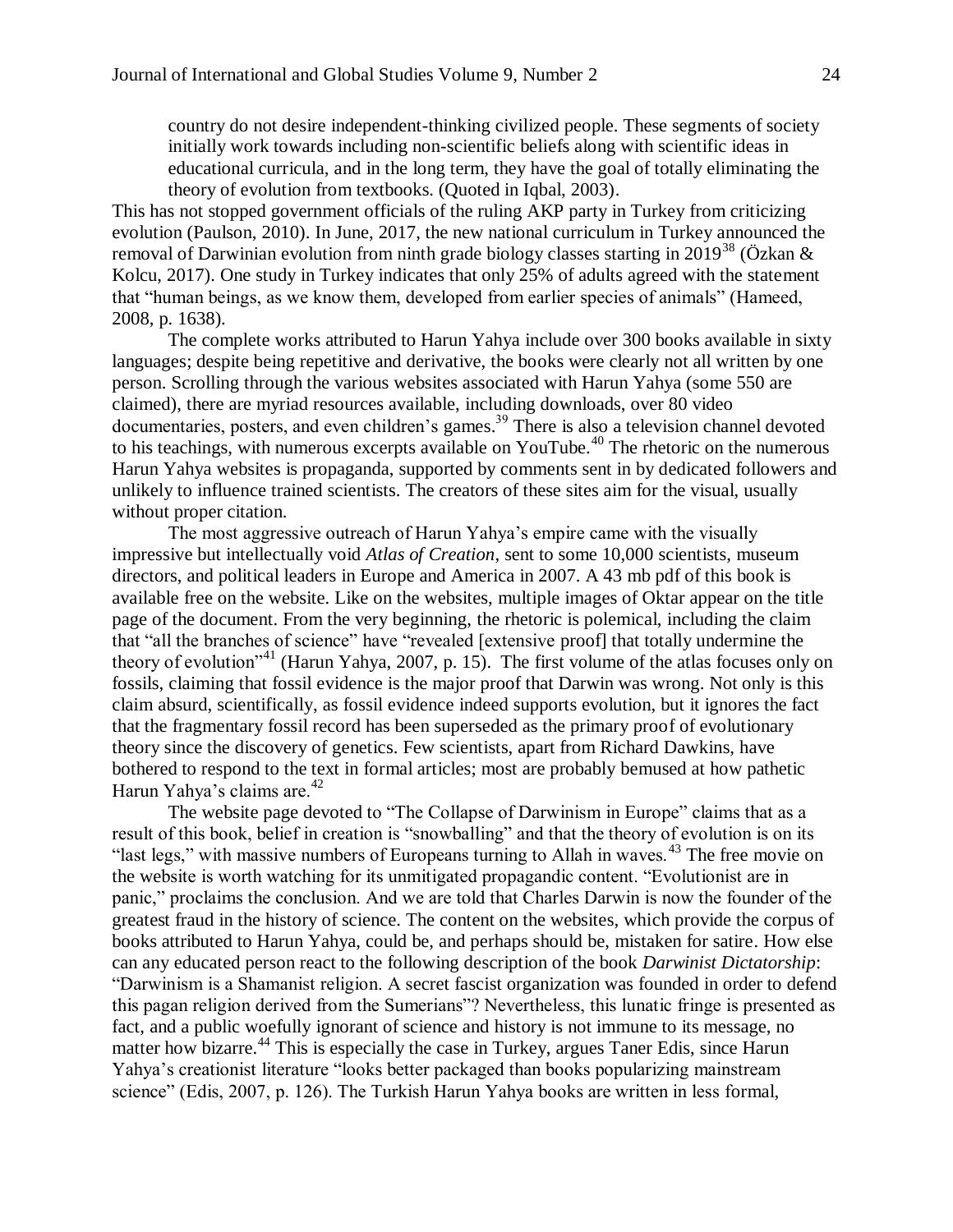popular language, appealing to young people, and are readily available in stores and exported in translation as school texts for Muslims elsewhere.

The websites, books, and films bearing the Mahdi label of Harun Yahya focus on Darwinism, but despite the claims of scientific refutation, the thrust of the entire enterprise is about conservative morality and conversion.<sup>45</sup> Following the argument of their Christian fundamentalist counterparts, according to followers of Harun Yahya, Darwinism is part of an atheistic conspiracy against organized religion, alongside communism, and freemasonry.<sup>46</sup> The audience targeted by Harun Yahya is not just Muslims, although the Qur'ān is presented as the ultimate scientific text, but also individuals who are dissatisfied with the other two monotheisms. Not surprisingly, anti-Semitic dismissal of Zionism and holocaust denial figure into the mix.<sup>47</sup> In effect, all the evil in the world is symbolized in the person of Darwin. In a deceptively titled book, *Islam Denounces Terrorism*, even the 9/11 attacks on the Twin Towers is laid at the feet of Darwinism. Harun Yahya's crude creationism appeals not because it has scientific merit but because it speaks to Muslims who feel their faith is under threat.<sup>48</sup>

Christian fundamentalist attempts to introduce "creation science" into American public schools have largely been replaced by calls for the teaching of "intelligent design" as a supposedly religion-free alternative to creationism that can be deemed labeled "scientific.". In the 2005 attempt in the US state of Kansas to instate the teaching of intelligent design in public school curricula, one of the experts called to testify was a Turkish Muslim named Mustafa Akyol.<sup>49</sup> "As a Muslim he seemed suitable to demonstrate that 'Intelligent Design' is a reasonable scientific theory and not Christian crypto-theology," notes Martin Riexinger. (2008, p. 110) Akyol learned about intelligent design from a visit to Seattle's Discovery Institute, a major player in promoting the idea. <sup>50</sup> He was originally affiliated with Oktar, but then went a separate way as a media pundit on multiple topics. Intelligent design is appealing to many Muslims, since it allows for the role of Allah as creator. $51$ 

#### **Faith vs. Science in Contemporary Muslim Perspective**

Clearly, the notion that science confirms deeply held spiritual beliefs is attractive to many different religious communities. Is there, then, anything distinct about Muslim efforts to find science in the Qur'ān? Why should Muslim distortions of science be especially worthy of attention? (Edis, 2007, p. 107)

Since Muslim scholars became aware of Darwin's theory of evolution, the main objection has been that it appears to reject the creative power of God and replace theism with atheistic materialism. Until recently, especially before the internet presence of Harun Yahya, there was little interest among Muslims in a "scientific creationism" or the flood geology promoted by fundamentalists like Henry Morris.<sup>52</sup> Indeed, the young earth "Omphalos" argument of some Christian Fundamentalists is absent from Muslim literature.<sup>53</sup> Most Muslims trained in the sciences have had little problem accepting the framework of evolution, although only a few have written about the issue. Unfortunately, clerics with little or no knowledge of science and a tendency to accept the miraculous as real are the most likely to promote outdated cosmologies. A prime example would be the former Grand Mufti of Saudi Arabia, 'Abd al-'Azīz ibn Bāz (d. 1999), who, in 1964, first published a book claiming that the sun must circle the earth because that is what the Qur'ān says. The most egregious part of his text is that he charges any Muslim who does not accept this teaching as guilty of apostasy (*kufr*) and error (*ḍalāl*) <sup>54</sup> (Ibn Bāz, 1982, pp. 72-73). In 2001, an official Saudi fatwa banned the Japanese card game Pokemon since it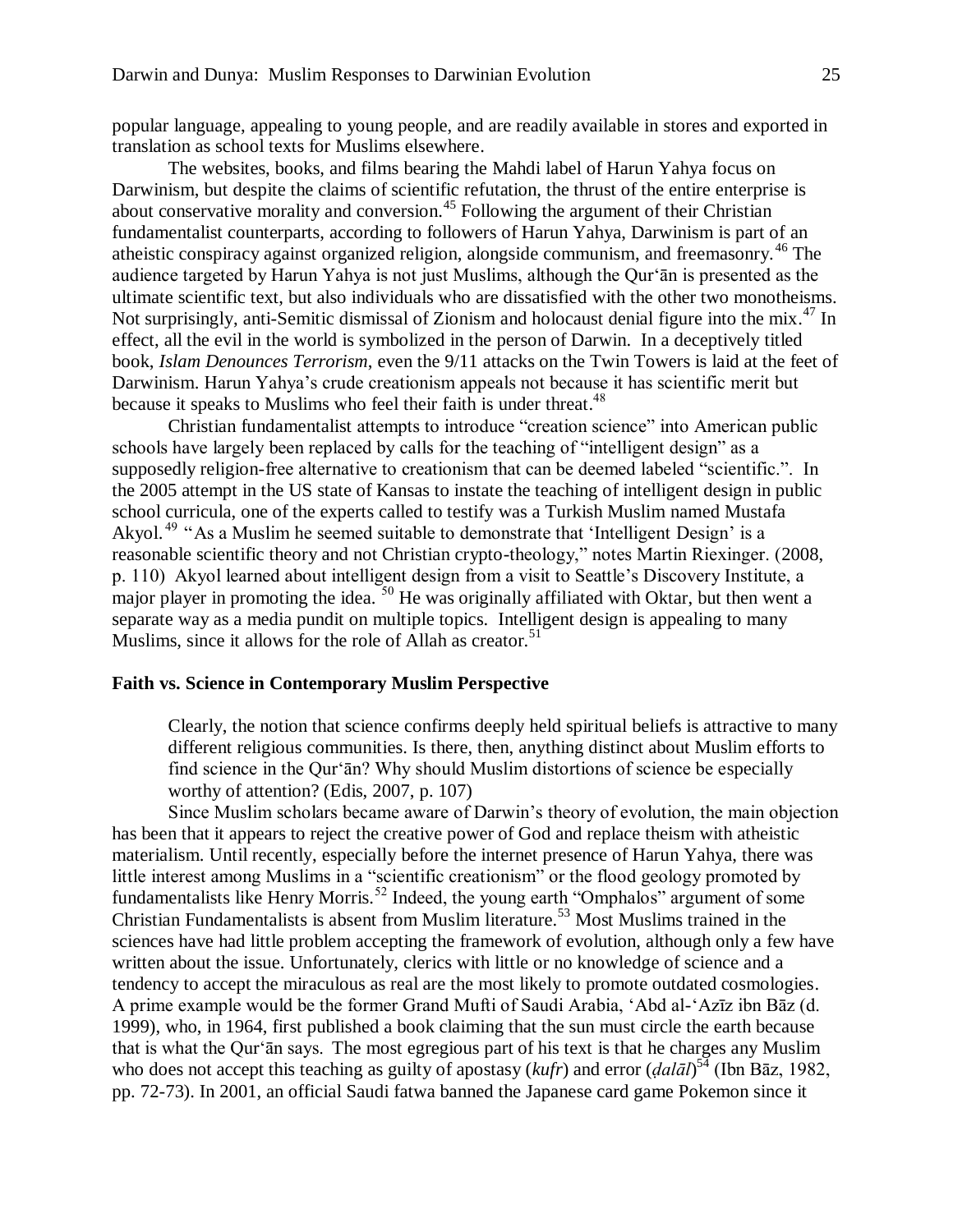was said to promote Darwinian evolution.<sup>55</sup> Ironically, despite the official condemnation of evolution in Saudi Arabia, Saudi biologists have received funding to pursue evolutionary research.<sup>56</sup>

Given the conservative nature of Saudi Arabia, the example of Ibn Bāz should be seen as the ongoing presence of traditionalist distrust of modern science based solely on pre-modern exegesis of Islam's sacred texts. What is often styled Muslim "fundamentalism" or "Islamism," however, is a modern synthesis that rejects the perceived "materialist" and "immoral" basis of Western culture while embracing the pragmatic findings of science and technology. Thus, Islamic political parties like Hezbollah and Hamas have little interest in attacking Darwinism when they have a practical threat so close to home. Most contemporary rejections of Darwin, and by extension evolutionary science, do not rely solely on scripture or interpretive precedent but on the claim of "scientific" refutation. Harun Yahya is surely the most visible of this genre, although his approach is as charismatic leader of a cult rather than spokesman for a major Islamic religious sect.

Ironically, some of the more prominent Muslim voices raised in the diaspora against materialist evolution come from recent converts. A case in point is Shaykh Nuh Ha Mim Keller, an American who converted to Islam at the age of 23 while studying at al-Azhar in Cairo.<sup>57</sup> Although best known for his English translations of Arabic texts, Keller is also a frequent speaker in American Muslim forums. Keller claims he was convinced of evolution as a scientific fact until he read Darwin's *Origin of Species* and saw that Darwin had implied that his theory was not falsifiable due to the imperfection in the fossil record. Thus, Keller assumes it cannot be scientific, ignoring the fact that evolutionary theory has itself evolved and that there are multiple independent lines of evidence, that the relatively meager fossil record no longer provides the sole means of substantiating Darwin's theory. For Keller, not only is evolution "intrinsically impossible," but speciation, as described by Darwin's natural selection, is "incompatible with the Qur'ānic account of creation," in which Adam is said to be created from clay. Keller leaves no room for a Muslim to accept the scientific model of evolution, as he explains:

As for the claim that man has evolved from a non-human species, this is unbelief (*kufr*) no matter if we ascribe the process to Allah or to "nature," because it negates the truth of Adam's special creation that Allah has revealed in the Qur'ān. Man is of special origin, attested to not only by revelation but also by the divine secret within him, the capacity for *ma'rifa* or knowledge of the Divine that he alone of all things possesses. (Keller, 1996)

This knee-jerk rejection of evolution and Darwinism continues the argument made by al-Afghānī in the 19th century that one either accepts the religiously sanctioned creation scenario or slides into unbelief with materialism. One prominent supporter of the idea that the Western concept of evolution is nothing more than atheistic materialism is Abū al-A'lā al-Mawdūdī, who, like his predecessors, confuses Darwinian theory with the earlier simplistic notions of Lamarck.<sup>58</sup> Thus, Maqsood Jafri lays out the insurmountable binary:

The atheists and the materialists negate the existence of God and consider human life and even mind to be a form of matter. Darwin's theory of Evolution has influenced the minds of people, and their character has been influenced as well. Such people do not believe in

divine morals and values. They do not believe in God, soul, and Hereafter. (Jafri, n.d.). This is exactly the same argument used by Christians who view any kind of evolution as materialist. A contemporary review of Darwin's *Descent of Man* in the *Dublin University Magazine* charged that Darwin was attempting "to displace God by the unerring action of vagary" and had "resolved to hunt God out of the world"<sup>59</sup> (White, 1965[1896], p. 96). For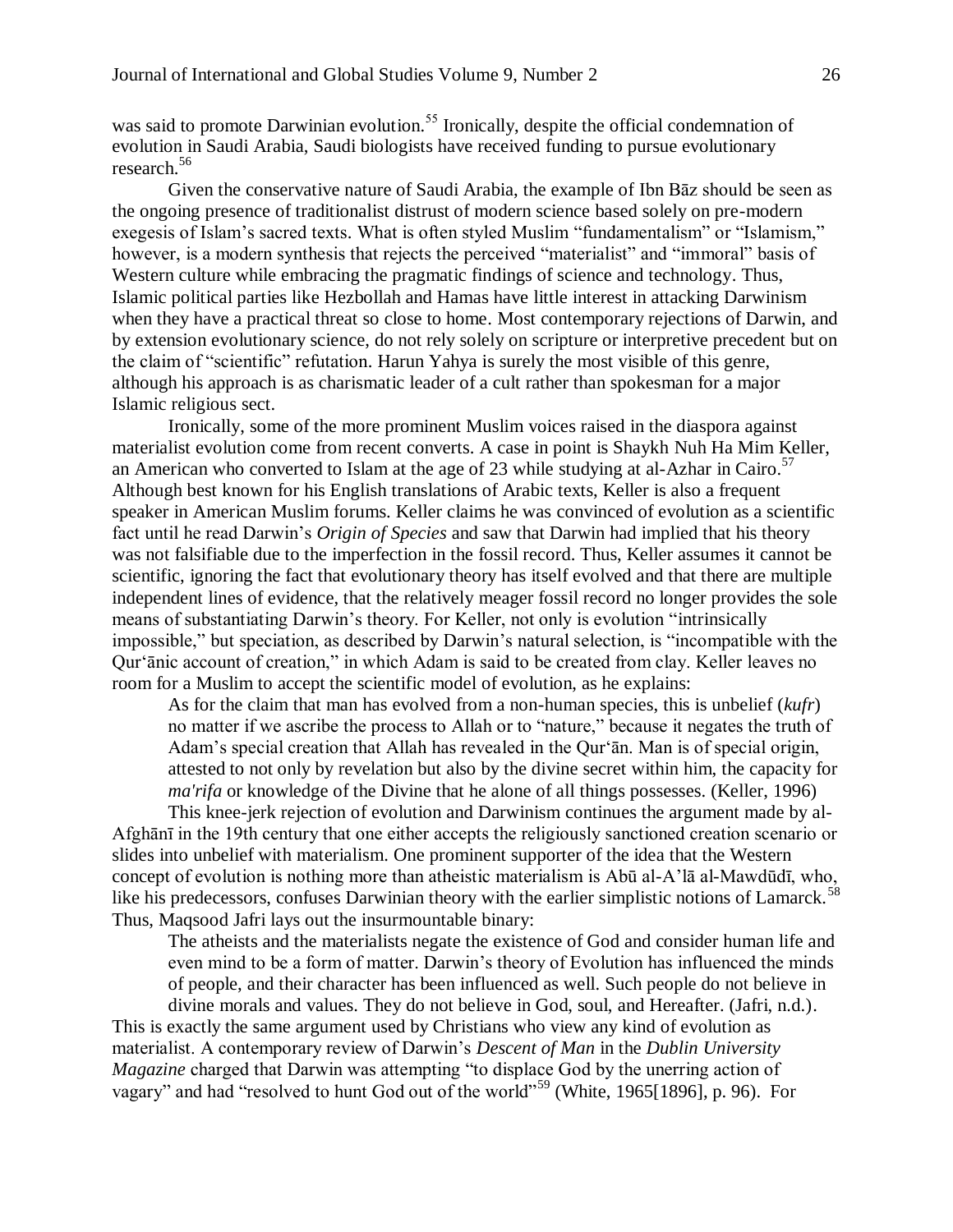Fundamentalist Henry Morris, creator of the Institute for Creation Research, the choice is between believing the Bible or believing evolutionary theory. Not only is evolution dismissed as necessarily atheistic and anti-Christian, it is also the "pseudo-scientific rationale of the host of antisocial immoral practices that are devastating the world today (abortion, the drug culture, homosexual activism, animalistic amorality, and so on)" (Morris, 1986, p. 41). The term "Darwinism" in either context is dismissed as a cover for atheistic materialism and thus a threat to each theism.

Given the lack of detail about the creation of Adam in the Qur'ān, there is intellectual space for a theistic Islamic account of evolution. Most trained Muslim scientists or those willing to accept scientific theories on evolution as plausible probably do not see a problem reconciling science with their faith as long as the science is divinely directed. It is interesting to note that the official high school biology textbooks in Pakistan, as noted by Salman Hameed, present evolution in general as science, simply adding a relevant Qur'ānic verse ("And He is who had produced you from a single being")<sup>60</sup> (Hameed, 2009a). Munir Attaullah, a Pakistani intellectual, reflected on the bicentennial of Darwin's birth by noting that Darwin's theory makes no claims about the actual origins of life; simply rejecting the scientific evidence for evolution is no different than denying Galileo's insight about the falseness of a geocentric theory (Attaullah, (2009, p. A7). Ghaffar Hussain argues, "Denying [evolution] not only puts Muslims out of touch with established science, it puts them out of touch with their own scientific heritage" (Hussain, 2013). The Algerian astrophysicist Nidhal Guessom (2011) argues that Islam can be reconciled with the sciences through an even-handed "quantum" model of harmony.<sup>61</sup> There is also a contingent that argues for the evolutionary big bang origin of the universe and emergence of humans through speciation as in line with Qur'ānic interpretation.<sup>62</sup>

Central to virtually all Muslim reactions to the scientific arguments for evolution is the unshakable principle that there can be no real conflict between the verifiable findings of modern science and proper interpretation of the Qur'ān. An interesting example of theistic evolution in a Muslim context comes from what might seem an unlikely place. Two Iranian clerics, Muhammad Husayni Behishti and Javed Bahonar, jointly wrote a lengthy book on Islam with a section devoted to the theory of evolution. Behishti was appointed by Ayatollah Khomeini to be the chief of the Supreme Court after the Islamic revolution in Iran, and Bahonar served briefly as Prime Minister. Both men were assassinated in 1981 (Ezzatyar, 2016, p. 89). Drawing on the Qur'ān (Q 16:65 and 51:21), they assert that "the life of every living being, whether it is the result of any evolutionary process or not, is a sign of Allah." (Behishti & Bahomar, 1982, p. 164). After summarizing Darwin's model of natural selection, the authors agree that the evidence supports transformation of species rather than the old idea of creating fixed species. (p. 171). Since the Qur'ān states that the divine spirit was infused into Adam's material body, which was made of clay, this can be viewed as a type of mutation under divine guidance.<sup>63</sup> A comparison is made to the virgin birth of Jesus, which Muslims accept, as a miraculous event that does not invalidate the observable process of procreation. The conflict is thus said to be not with the teaching of the Our'an, but with the corrupted text of Genesis.

Behishti and Bahonar are not alone in arguing that a divine creation by Allah need not be in conflict with evolutionary science. The Egyptian scholar Muhammad Shahrur, an engineer by training, argues that the goal of Islamic interpretation "is to establish a constant harmony between objective reality, which we perceive via our senses, and the theories and laws that we derive from reading the Qur'ān" (Quoted in Christmann, 2009, p. 149). He notes that there are absolute truths proven by science, such as the fact that the earth rotates around the sun, and there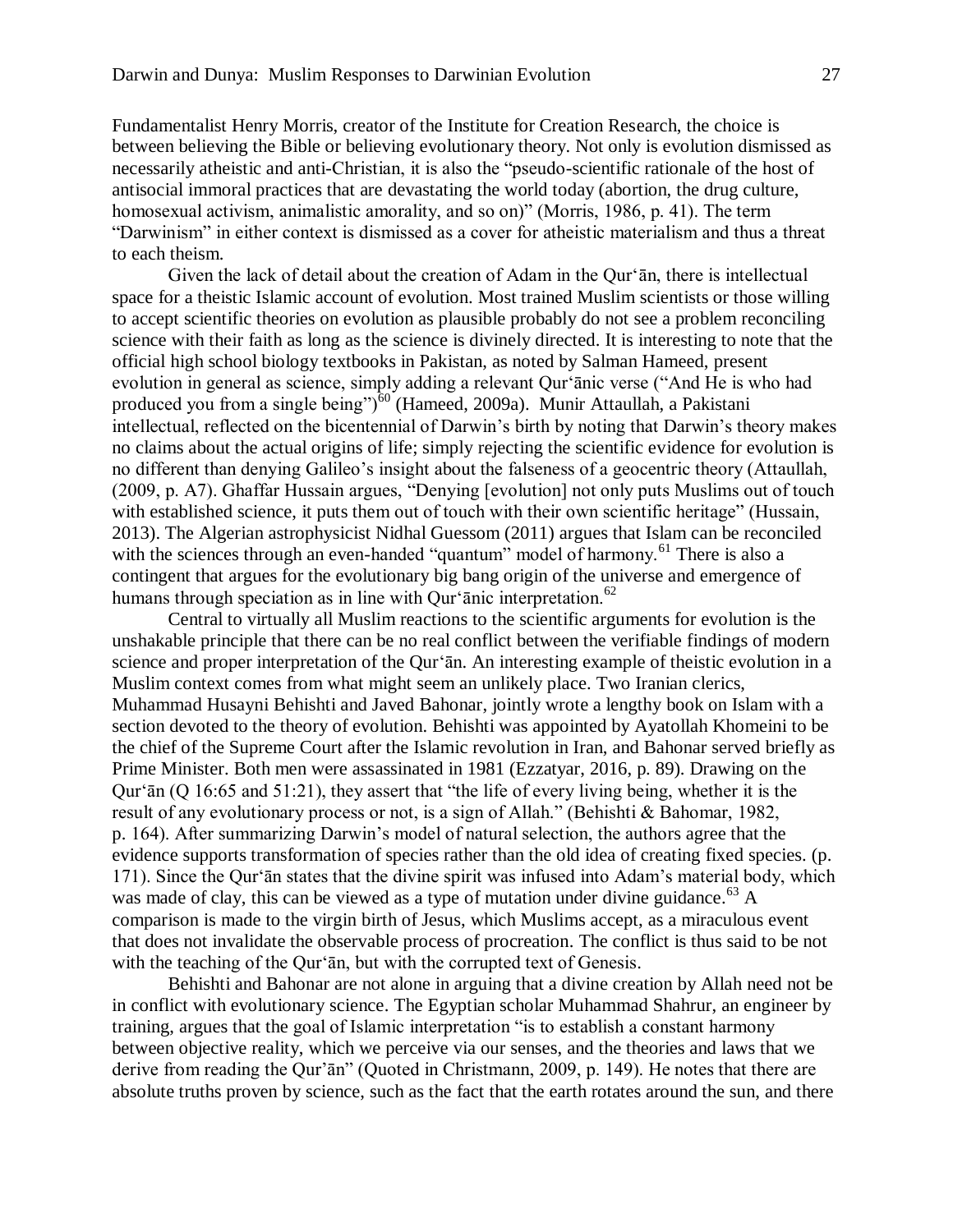are cases in which a scientific theory is "not fully proven," as in the case of Darwin's theory of evolution. However, he is critical of the biblical scenario of Eve being created from Adam's rib. He accepts the origin of life as single-celled organisms. "Only when evolution had reached the stage by which animals and humans reproduced life through procreative intercourse do we witness a (simultaneous) split into a male and female sex. In evolutionary terms, the traditional creation story simply does not make sense" (Quoted in Christmann, 2009, p. 276). This approach is not unlike that of Subboor Ahmed, who argues in a 2017 Youtube video that no scientific theory, including evolution, can ever be absolutely true.  $64$ 

Another Egyptian scholar, 'Abd al-Ṣabūr Shāhīn, was critical of Shaḥrūr's acceptance of evolution in principle and devised a theological argument that a distinction should be made between the Qur'ānic usage of *bashr*, which he interprets as life in general, and *insān* as humanity (Shāhīn, 1998, p. 122; 'Afāna, 2008, pp. 99-105, 163-164).<sup>65</sup> Based on an analysis of thirty-five passages in the Qur'ān relevant to creation, he suggests that the creation process could have taken millions of years to reach Adam and Eve. He suggests that both Adam and Eve would have had parents, arguing that the Qur'ānic verse saying humans came from *mā'* is not in reference to water but to semen and that other life came earlier from *tirāb*, which he defines as the basic chemical elements in the body.

At times, the desire to read modern science into the Qur'ān leads to pseudoscientific claims, not unlike those made by fundamentalist Christians defending the accuracy of the Bible. In one of the more bizarre scenarios, Darwin is rehabilitated as a Muslim. This is the thesis of the so-called Shajara Code,<sup>66</sup> (Hassan, 2013) propounded by Sudanese physician Imad Hassan. In this theory, the Qur'ān is seen as encoding current scientific discoveries, including Darwin's theory of evolution. Thus, "The idea of Charles Darwin of the 'Evolution and the law of natural selection' was an 'evolution' of ancient Islamic theories, not innovation!" Hassan claims that Darwin borrowed the idea that the monkey was the last animal created before man from the 12th century Ibn 'Arabī, whose work had been read by Darwin's grandfather.<sup>67</sup> But it is more than simple diffusion of ideas. "By this approach, Darwin acted like a divinely inspired messenger," argues Hassan. He adds:

The question of who inspired Darwin to reach his findings and keep to the limits of his expertise, highlighting the prominent missing link, must be the one who revealed the missing link in the Qur'ān and Torah before, and provided all the needed detailed evidence on how the Intelligent Design took place. Darwin was a believer in God but not in the way the current Bible presented Him. Only the creator of evolution could have revealed the missing link that completed this ongoing, originally Islamic theory and confirmed all its details.

In this way, Darwin must be a Muslim, "just unaware that the word Islam, in its basic meaning, refers to a state of mind, an instinctive humble submission to the supreme creator, not a club that requires membership!" Hassan's theory is not as unique as one might suspect, since Muhammad Hamidullah claimed in a 1980 lecture in Pakistan that Darwin knew and wrote in Arabic (Iqbal, p. 2003).

## **Conclusion**

The question remains of remains how Islam can be reconciled with scientific theory? . Or as Inayat Bunglawala asks, "Darwin and God: can they co-exist?" "If its encounter with evolution is not to turn out to be Islam''s Galileo moment," suggests Bunglawala, "then Muslim scientists have a crucial responsibility to engage in frank discussion about it with students and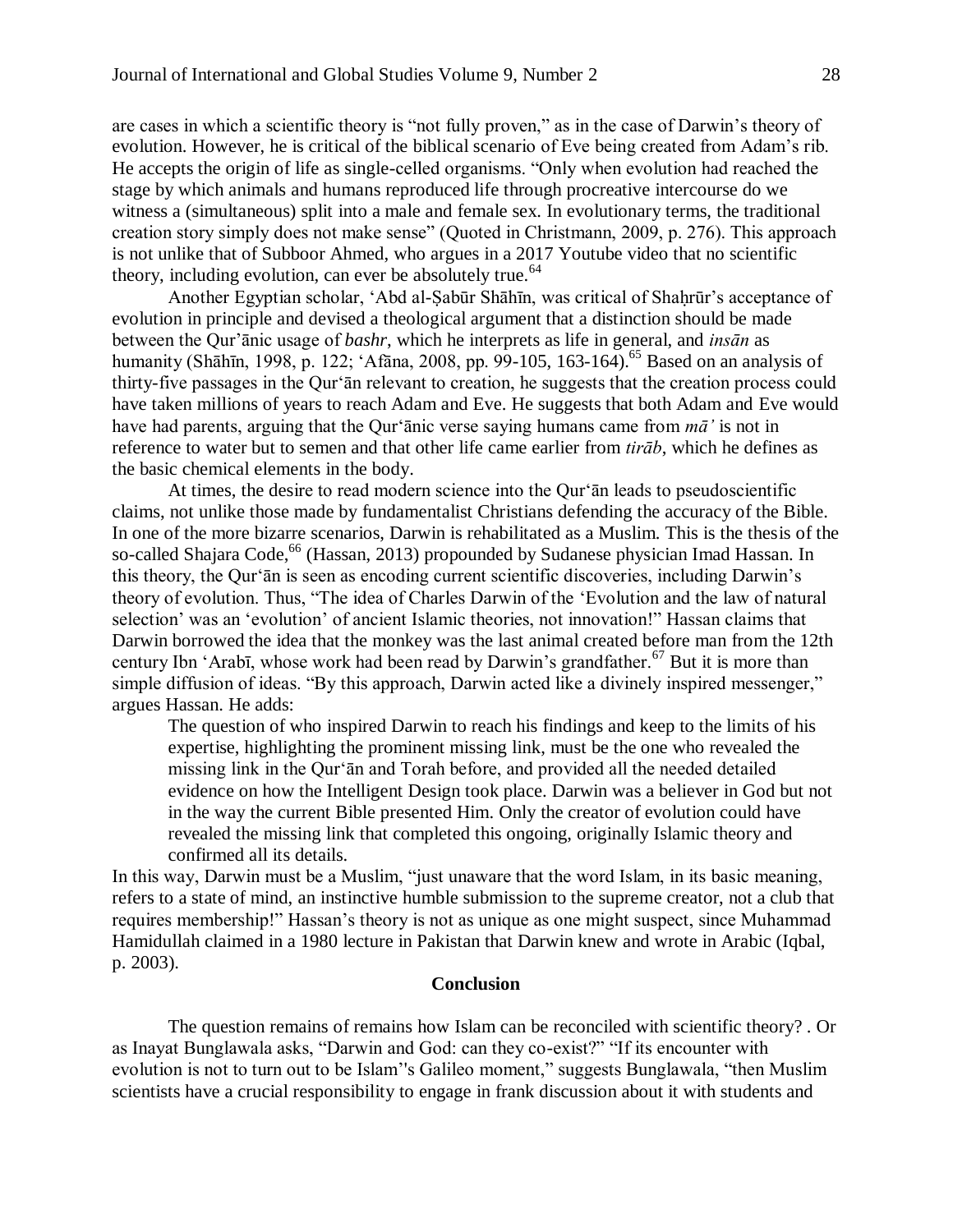with religious scholars in an open and honest manner to help address a dogmatic aloofness which can only harm future Muslim science students." (Bunglawala, 2006). This Muslim author makes a point that many Christians have also made. By insisting on a dogma that is not rational within a scientific worldview, the danger exists that the sincere Muslim or Christian will throw out the moral baby with the exegetical bathwater. If Muslim students blame "Islam" as out of step with modernity, then dogmatic denials of scientific findings will only encourage educated people to leave their faith for a secular view of life.

In fact, Muslim scientists and intellectuals do defend the importance of Darwin's ideas as established by scientific evidence. At a conference in Alexandria, Egypt, the medical scholar Dr. Muḥammad Rafīq argued that acknowledging the important role of Darwin is necessary as a foundation in scientific knowledge and the basis for all modern medical progress (Al-Ḥamāmiṣī, 2009). At the same conference, Dr. Mustafā Fahmī stated that evolution is not just a theory (*nazarīya*) but scientific truth (*ḥaqīqa 'ilmīya*). Scientists who happen to be Muslim are not leading the apologetic assault on evolution. The opposition by clerics and ordinary individuals stems as much from a lack of knowledge about what "evolution" is as it does from the conviction that as a Western scientific idea, it must be denying any role for a creator or God. With increased access to cyberspace, Muslims can readily find accurate information in Arabic and to a certain extent in other relevant languages on Darwin and modern evolutionary theory, so future responses will be interesting to watch. Unfortunately, there is also easy access to the antievolution websites of Harun Yahya and Salafi clerics who defend creationism.

In recent years there have been several debates and seminars about the relation of Islam and evolution. In October, 2009, a conference was held at Hampshire College in Massachusetts entitled "Darwin and Evolution in the Muslim World."<sup>68</sup> Nine speakers discussed the spread of Darwin's theory and its reception among Muslims in India, the Middle East, Pakistan, and Turkey. In January, 2013, the Deen Institute hosted panels about with the title "Have Muslims Misunderstood Evolution?"<sup>69</sup> Negative criticism by several Muslim student organizations forced the Deen Institute to shift the venue from Imperial College London to a conference center of the University of London, without the support of any formal group of Muslim students.

Both the long history of intellectual thought by Muslims and contemporary progressive interpretation of sacred writings suggest that Islam, like Judaism and Christianity, is capable of thriving without recourse to the decidedly irrational. Most Muslims no longer believe in a flat earth or that the earth is at the center of the celestial sphere. Even where Islamic law is practiced in its most conservative mode, the once sanctioned institution of slavery is no longer accepted, despite the recent atrocities of ISIS in Iraq and Syria. The voices sampled here are largely independent and increasingly diverse through the medium of cyberspace. Fortunately, unlike the case with Catholicism, which resisted both Galileo and Darwin in an official sense, there are no universally recognized institutional authorities telling Muslims how they must believe science. Unfortunately, even the major Arabic language media at times interpret new scientific discoveries as discrediting Darwin, as happened in a posting on al-Jazeera reporting on the early hominid known as *Ardipithecus* (al-Jazeera, 2009).<sup>70</sup> The headline suggests that Darwin's theory is disproved because *Ardipithecus* is not as chimp-like as later hominids. A Muslim geologist, Dr. Al-Najjār, is quoted as saying that this will allow scientists to return to their senses and not reject religion. He rejects an age for the earth of millions of years but does suggest that creation may have happened as many as 400,000 years ago.

There is an extensive literature of claims that the Qur'ān is vindicated by science, but much of this is easily dismissed as naïve or even deceptive. The London-based scholar Ziauddin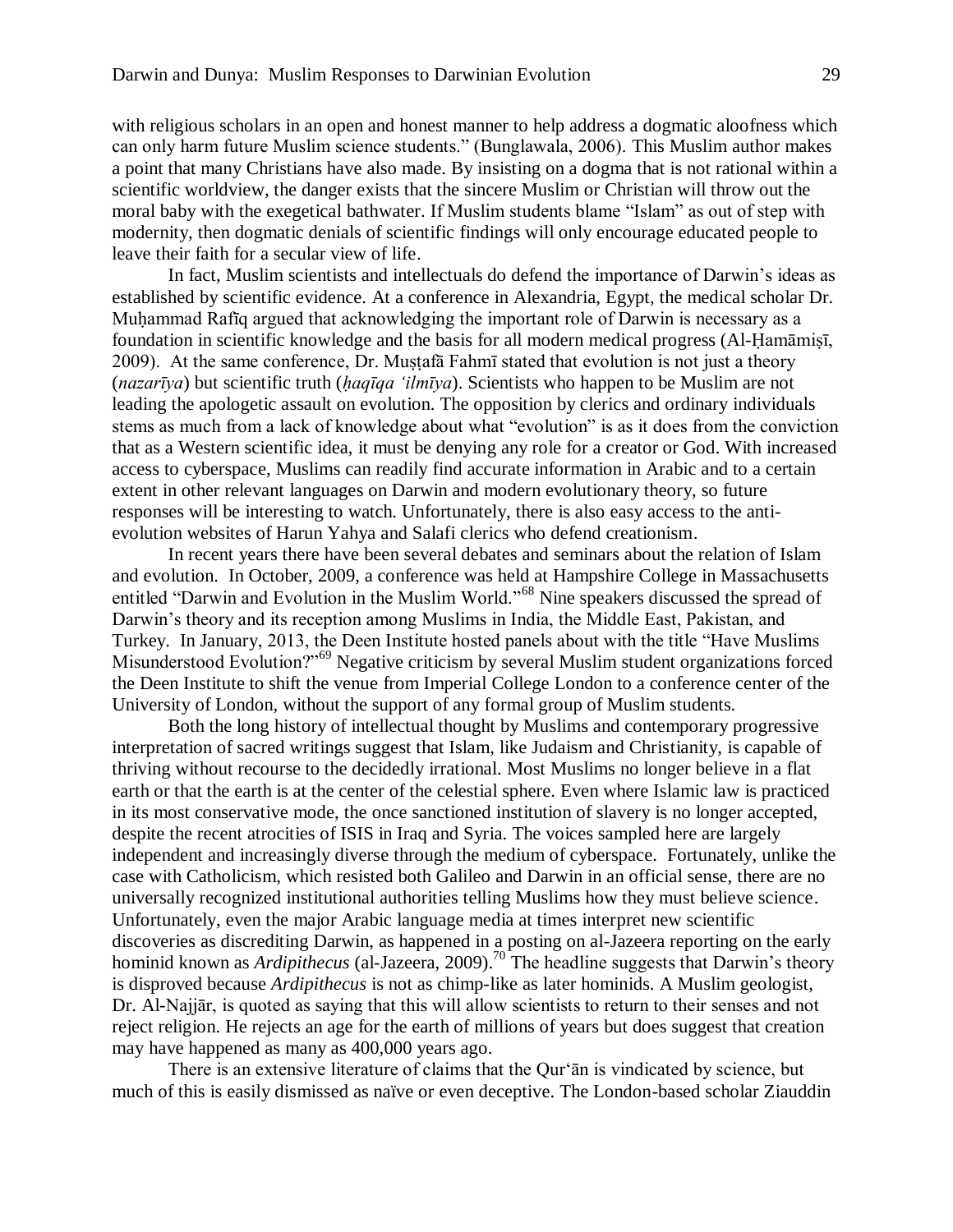Sardar is critical of such work, suggesting that it reveals an "inferiority complex" in the Muslim mind (Sardar, 2011). "Any attempt at reading science in the Qur'ān makes the eternal scripture subservient to science, and it elevates science to the level where it becomes the arbitrator of what is and what is not Truth," he insists. For Sardar, the Qur'ān is book of ethical guidance rather than a reservoir of modern science. There is a grave danger is relying on a specific scientific theory or finding to corroborate the Qur'ān. "And what if a particular theory, which is 'confirmed' by the Qur'ān and is in vogue today is abandoned tomorrow for another theory that presents an opposite picture? Does that mean that the Qur'ān is valid today but will not be valid tomorrow?" he asks.

Ultimately, it is not a battle over science, but interpretation of the Qur'ān, statements of the prophet, and centuries of theological and scientific discussion in the broad and diverse heritage of Muslims. There are numerous publications and websites that promote supposedly "scientific" miracles in the Qur'ān, and these will not disappear any sooner than the plethora of Christian creationist resources.<sup>71</sup> A Muslim scientist can, like a Christian or Jewish scientist, maintain belief in God as the ultimate creator of the universe without having to literally accept the story of Adam and Eve. Importantly, this is an internal war on error that must be waged between and among Muslims; no argument can be imposed from the outside.

#### **Notes**

1 My translation.

2 For information on anti-Islamic Evangelical and Fundamentalist rhetoric, see Varisco (2007, pp. 207-230). 3 In the context of the  $19<sup>th</sup>$  century, the concept of "materialism" primarily referred to what was perceived as an attack on traditional religious interpretation of a divine origin for humanity, both in Christianity and Islam. In both cases it was the idea that evolution could occur without divine origin that was seen as a problem. This was the thrust of the rejection of Darwinian evolution by the Islamic scholar Jamāl al-Dīn al-Afghānī, as analyzed by Keddie (1968).

4 Ironically, Christian missionaries preached a "gospel of science" in attempting to convert Muslims, inspiring an interest among Muslim intellectuals in science but not in Christianity; see Elshakry (2013, p. 50).

5 According to Iqbal (2007, p. 155), "For all practical purposes, Darwin did not exist in the Muslim mind until the first quarter of the twentieth century."

6 See https://www.ipsos.com/en-us/news-polls/ipsos-global-dvisory-supreme-beings-afterlife-and-evolution. 7 A conference organized by Salman Hameed and held at Hampshire College in October, 2009, explored the impact of Darwin on Muslim thinking. The sessions are available as webcasts at

[http://evolutionandislam.hampshire.edu/conference-program.](http://evolutionandislam.hampshire.edu/conference-program) The Arabic Wikipedia article on Darwin ,translated from the English, is, surprisingly, quite accurate and one of the most accessible introductions to Darwin's evolution in Arabic online.

8 I do not discuss the influence of Western philosophy and secularism in the 20th century; this is covered by Howard (2011) in a perceptive analysis of how science was perceived among Muslim intellectuals. For a lengthy overview of the reaction to Darwin and other aspects of Western science from 1850 to the Arab Spring, see Livingstone (2018).

9 For an overview of the Qur'ānic view of creation, see Peterson (2001) and Chipman (2001).

10 For details on Islamic views of Adam and Eve, see Schöck (2001, 1993).

11 For a selection of Qur'ānic passages and Islamic traditions about creation, see Shāhīn (1999) and 'Afāna (2008).

12 For a concise summary of the variety of Jewish and Christian sources that may have influenced Islamic scholarship, see the anthology produced by Kvam, Schearing, and Ziegler (1999).

13 For an overview of the evolution of Mu'tazilite thought, see Martin, Woodward, and Atmaja (1997).

14 Like Ibn Ṭufayl, de Chardin combines a philosophically theological approach with a scientific argument. Ibn Ṭufayl would no doubt have little to disagree with in his Christian counterpart's remarks, written on the eve of World War II, near the end of *The Phenomenon of Man* (de Chardin, 1959, p. 294): "The universe fulfilling itself in

a synthesis of centres in perfect conformity with the laws of union. God, the Centre of centres."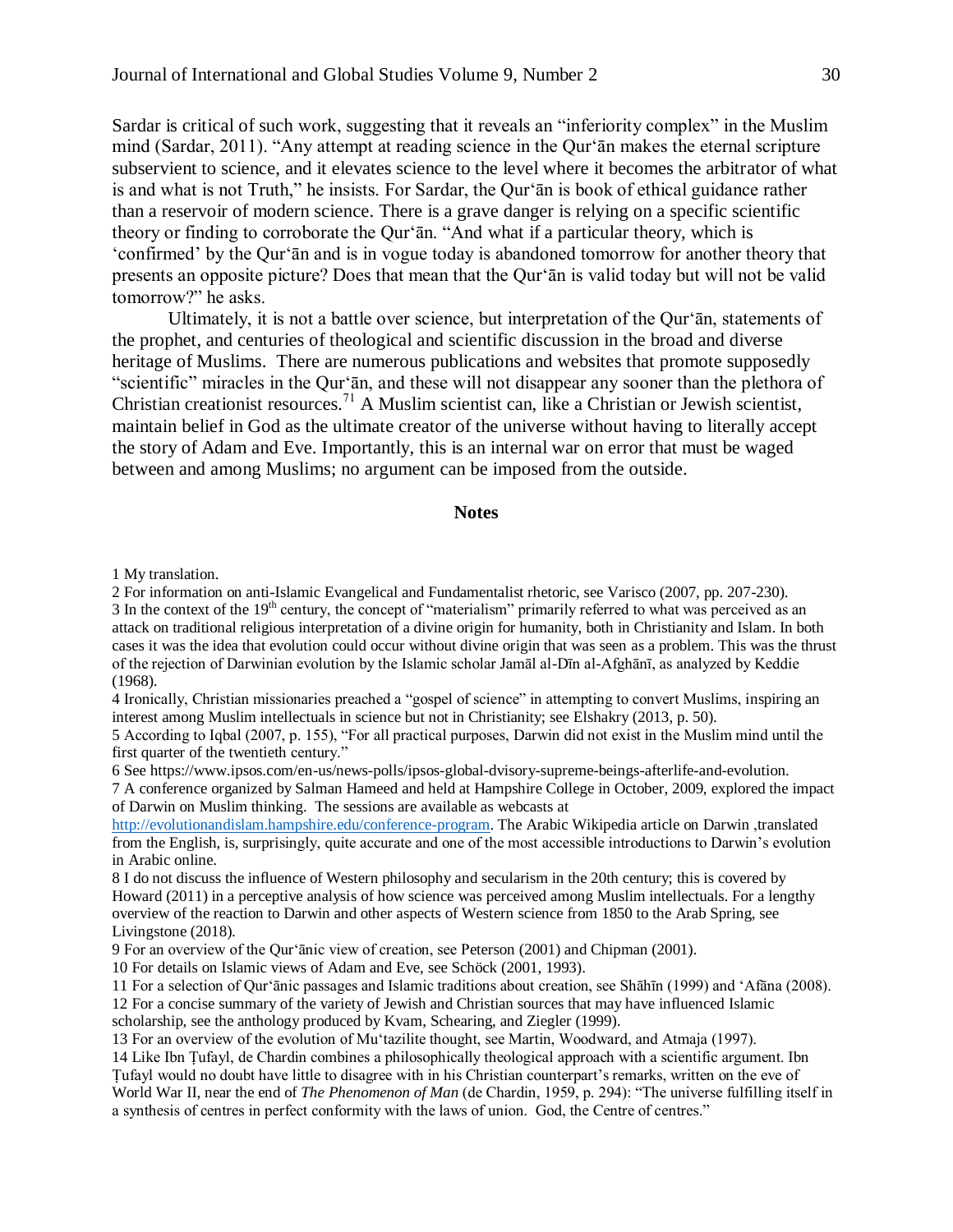$\overline{a}$ 

15 Ya'qūb Ṣarrūf (1852-1927) was in the first group of graduates from the Syrian Protestant College. Although born into Catholicism, he converted to Protestantism. Surveys of the early Arabic references to Darwin can be found in Elshakry (2013) and al-'Azmī (2016). There were earlier references to Darwin in Ottoman Turkey, including mention of evolution in the journal *Mecmua-i Fünūn* in 1863, as noted by Demirer (2011, pp. 111-129).

19 Zaydān published a favorable biography of Darwin in his journal *al-Hilāl,* (1 October 1894, pp. 81-86). For further information on the Lewis affair, see Farag (1972, pp. 73-83).

20 The French edition is *Science et nature: essais de philosophie et de science naturelle*, translated by Augustin Delondre (Paris: [Germer Baillière](https://fr.wikipedia.org/wiki/Jean-Baptiste_Bailli%C3%A8re)*,* 1866).

21 Shumayil is sometimes compared to Thomas Henry Huxley, Darwin's bulldog, for his promotion of Darwin's ideas in Arabic.

22 The initial translation by Maẓhar (1918) was published in Cairo. Maẓhar was an ardent proponent of Darwinian evolution until his death in 1963. For more on his life, see al-'Azmī (2016).

23 The Arabic translation was made in 1886 by Muḥammad 'Abdu and entitled *Al-Radd 'alā al-dahriyīn* (A Refutation of the Materialists). For more information, see Kalin (2007) and Keddie (1968). Livingstone (2018) defines al-Afghānī as a neo-Mu'tazilite.

24 There is a lengthy discussion of the dangers of the materialists (*al-māddiyūn*) given by al-Jisr, (2012, pp. 257- 359). For an analysis of al-Jisr's work, see Ebert (1991, pp. 138-161). For an overview of the rejection of materialism in the region, see Edis and BouJaoude (2014, pp. 1663-1689.

25 For a discussion of late Ottoman views on evolution, see Ihsanoglu (2011, pp. 148-174), Bilgili (2015, pp. 565- 582) and Demirer (2011)*.*

26 His text was titled *Tārīh-I Tekvīn yāhūd Hilkat* (The History of Genesis or the Creation), and it was originally published in 1893. Harun Yahya blames Hoca Tahsin Efendi, among others, for spreading Darwinist ideas over the Ottoman Empire; see http://www.harunyahya.com/en/Articles/236573/During-the-Time-of-Abdul-Hamid-Darwinism-and-Materialism-Spread-to-Every-Corner-of-the-Ottoman-Empire-During-this-period-the-Ottoman-Empire-and-the-Islamic-World-were-Fragmented (accessed August, 2017).

27 For more information on "scientific tafsir" see Baljon (1961, pp. 88-98 and index, s.v. Darwin)*.* 28 Al-Isfahānī (1331 A.H.). He provides an analysis of both natural selection (*al-intikhāb al-ṭabī'ī*) and sexual selection (*al-intikhāb al-jinsī*) on pp. 132-154.

29 From the Harun Yahya website: http://m.harunyahya.com/tr/works/12561/The-guardian-Darwinism-in-Britainhas-collapsed (accessed August, 2017)

30 The 1925 Scopes Trial, held in Dayton, TN, in the United States, tried substitute teacher John Scopes for violating the state's law against teaching evolution in public schools. The trial publicized the conflict between modernists (those who asserted that evolution was not incompatible with religion) with the fundamentalists, who believed that Darwin's evolution contradicted the word of God, as presented in the Bible. Scopes was found guilty, and the state's anti-evolutionary stance was upheld. For information about this trial, see Jeffrey P. Moran (2002). 31 This was reported in *The Guardian,* (September 18, 2008). Electronic document:

[https://www.theguardian.com/world/2008/sep/18/turkey.](https://www.theguardian.com/world/2008/sep/18/turkey)

32 The journalist Steve Paulson (2010) interviewed Soli Ozel, a professor of international relations at Istanbul University; Ozel "called Harun Yahya's organization "cultish" and said that it entraps young men and women and turns them against their families." In a move that is about as cultish as one can get, Adnan Oktar offered, in 2008, 10 trillion Turkish lira—an astronomical figure that even his well-funded empire surely could not actually furnish—to anyone "who produces a single intermediate-form fossil demonstrating evolution."

33 Edip Yüksel is an American citizen of Kurdish/Turkish descent. He has written extensively on the Qur'ān and Turkish politics. His website and blog can be accessed from<http://19.org/blog/edipyuksel/> (accessed August, 2017). For his criticism of Oktar, see Edip Yüksel (n.d.).

34 As is the case in Christianity, Islamic eschatology predicts a number of figures who will rise up before what in Islam is called "The Day of Judgment" (*yawm al-qiyāma*). The term *Mahdī* literally means "the guided one" and refers to an individual who will bring justice to the world and defeat the evil man known as Dajjāl just before the final judgment. For more information on the Mahdī, see Cook (2008).

<sup>16</sup> For information on the coverage of evolution in al-*Muqtataf*, see Glass (2004, pp. 415-434).

<sup>17</sup> For a detailed analysis of the role of translation in communicating Darwinian evolution, see Elshakry (2013, pp. 261-305).

<sup>18</sup> See al-Birbārī (1876:280), where he notes that Darwin had no knowledge of Allāh and his theory was an incitement to unbelief (*kufr*). The following year a similar dismissal of Darwin was made by Bishāra Zalzal (1877:203).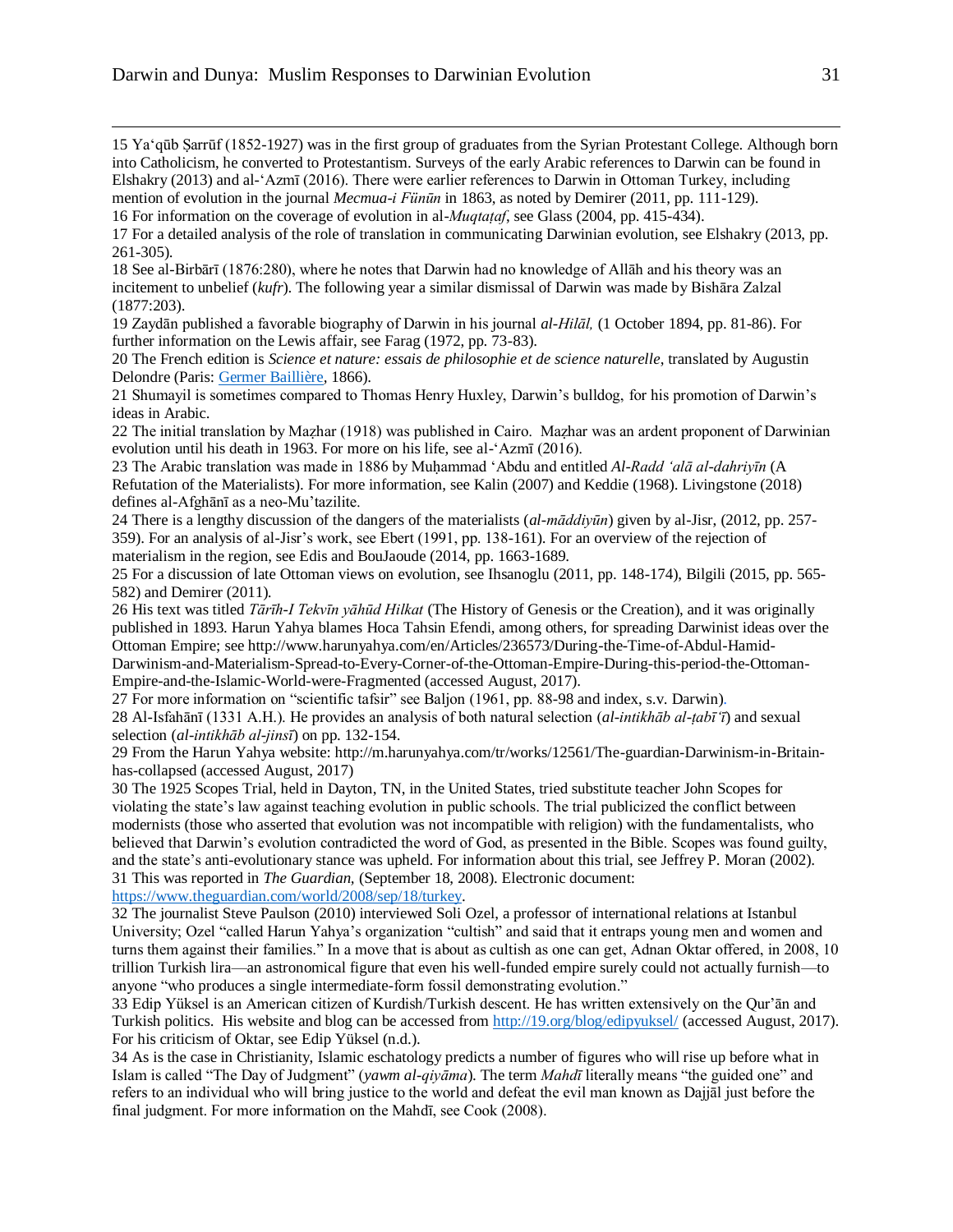35 For critiques of Oktar, see Hameed (2009b); Riexinger (2008); Solberg (2013); and François Tremblay (2002). Websites devoted to exposing Oktar include "Who is Harun Yahya?"

 $\overline{a}$ 

whydarwinwaswrong.com, darwinismssocialweapon.com, ambersdenydarwin.com, and darksideofdarwinism.com. 40 The television network can be reached at [http://en.harunyahya.tv/;](http://en.harunyahya.tv/) the main YouTube site is at

[https://www.youtube.com/channel/UCoxzJuC8gLSB0DbZtwsMcZw.](https://www.youtube.com/channel/UCoxzJuC8gLSB0DbZtwsMcZw)

41 Harun Yahya (2007:15). The URL for the download is

[http://harunyahya.com/en/Kitaplar/4066/Atlas\\_Of\\_Creation\\_-\\_Volume\\_1-.](http://harunyahya.com/en/Kitaplar/4066/Atlas_Of_Creation_-_Volume_1-)

42 Richard Dawkins responded in a video: https://www.youtube.com/watch?v=1L5TD3nwXXA.

43 The URL is [http://www.atlasofcreation.com/en/Presentations/20855/Collapse-of-Darwinism-in-Europe.](http://www.atlasofcreation.com/en/Presentations/20855/Collapse-of-Darwinism-in-Europe)

44 Western writers are also not always aware that Harun Yahya is not a serious scholar. Edis (2007, p. 131) notes that Yahya is referred to as a "top" Muslim scientist in *The Complete Idiot's Guide to Understanding Islam*, a book which seems to live up to its title. See also the lack of critique by the Center for Islamic Sciences: http://www.cisca.org/voices/h/Harun%20Yahya-f.htm.

45 As Hameed (2008, p. 1637) observes, "The focus of his opposition is on the social and cultural threat posed by evolution in the form of materialism and atheism."

46 Among Christian fundamentalists making the same claim is Jack Chick, who died in 2016. His tracts and books against communism, freemasonry, Islam, and a variety of other issues are archived at [http://www.chick.com/.](http://www.chick.com/)

47 This mixing of current politics is also found in the wider range of contemporary apocalyptic writings by Muslims; see Cook (2008, pp. 18-30).

48 This can be read at the website http://www.harunyahya.com/en/Books/735/islam-denounces-terrorism.

49 His testimony is recorded online a[t http://www.talkorigins.org/faqs/kansas/kangaroo9.html.](http://www.talkorigins.org/faqs/kansas/kangaroo9.html) For more information on Akyol's position, see http://www.hurriyet.com.tr/getting-creationism-right-11205621.

50 The Discovery Institute (http://www.discovery.org/id/) promotes the work of Michael Behe, a biologist whose book *The Black Box* (2006) argued for "intelligent design" without theological reference. For criticism of Behe, see the reviews at Talk Origins, at http://www.talkorigins.org/faqs/behe.html.

51 See, for example, Rahman (2012).

52 The main text is by Whitcomb and Morris (1961). Many of the creationist writings of Morris are archived at the website of the Institute for Creation Science at [http://www.icr.org/.](http://www.icr.org/)

53 The "Omphalus" argument is that God created the world with the appearance of age; this theory was promoted by the nineteenth-century naturalist Philip Henry Gosse in his *Omphalos* (1857).

54 He also rejected Darwinian evolution; se[e http://www.binbaz.org.sa/noor/8937.](http://www.binbaz.org.sa/noor/8937) It has been asserted that this shaykh may have also believed the earth to be flat, but this appears to be a false accusation; see his *fatwa* at [http://www.ahlalhdeeth.com/vbe/showthread.php?t=440.](http://www.ahlalhdeeth.com/vbe/showthread.php?t=440) However, the video of a Saudi cleric named Bandar al-Khaybari arguing that the earth is flat went viral in 2015; see

[https://english.alarabiya.net/en/variety/2015/02/16/Saudi-cleric-Sun-revolves-around-stationary-Earth.html.](https://english.alarabiya.net/en/variety/2015/02/16/Saudi-cleric-Sun-revolves-around-stationary-Earth.html) 55 This can be read at

http://www.alifta.net/Fatawa/fatawaChapters.aspx?languagename=en&View=Page&PageID=10338&PageNo=1&B ookID=7&TopFatawa=true

56 This issue is analyzed by Determann (2015). One of the primary examples is Abdulaziz Abuzinada, who founded the Saudi Biological Society in 1974.

57 Keller is most known for his translation of *`Umdat as-Sālik* by Aḥmad ibn Naqīb al-Miṣrī (d. 769/1386) in 1991. Several of his articles and online audio tapes are available at [http://www.masud.co.uk/ISLAM/nuh/.](http://www.masud.co.uk/ISLAM/nuh/)

58 For a discussion of al-Mawdudi's views on evolution, see Riexinger (2009, pp. 226-230).

59 On a visit to Egypt in 1888-89, White met Fāris Nimr, one of the founders of *al-Muqṭaṭaf*, as noted by Elshakry (2013, p. 1).

[<sup>\(</sup>https://whoisharunyahya.wordpress.com/harun-yahya-tries-to-hide-his-past/\)](https://whoisharunyahya.wordpress.com/harun-yahya-tries-to-hide-his-past/)) and critiques by Muslim scholars, such as Sheikh Imran Hosein,

<sup>36</sup> This point is also made by Howard (2011, pp. 5-6).

<sup>37</sup> Peker, Comert, and Kence (2010) assess the impact of the anti-evolution campaign in Turkey.

<sup>38</sup> In 2015, The Ecology and Evolutionary Biology Society of Turkey was founded, featuring scientific

contributions by Turkish scientists. Https://ekoevo.org/society-for-ecology-and-evolutionary-biology-turkey/, vut its influence is hard to gauge.

<sup>39</sup> The URL titles are clever, including darwinisminruins.com, darwinismisso19thcentury.com,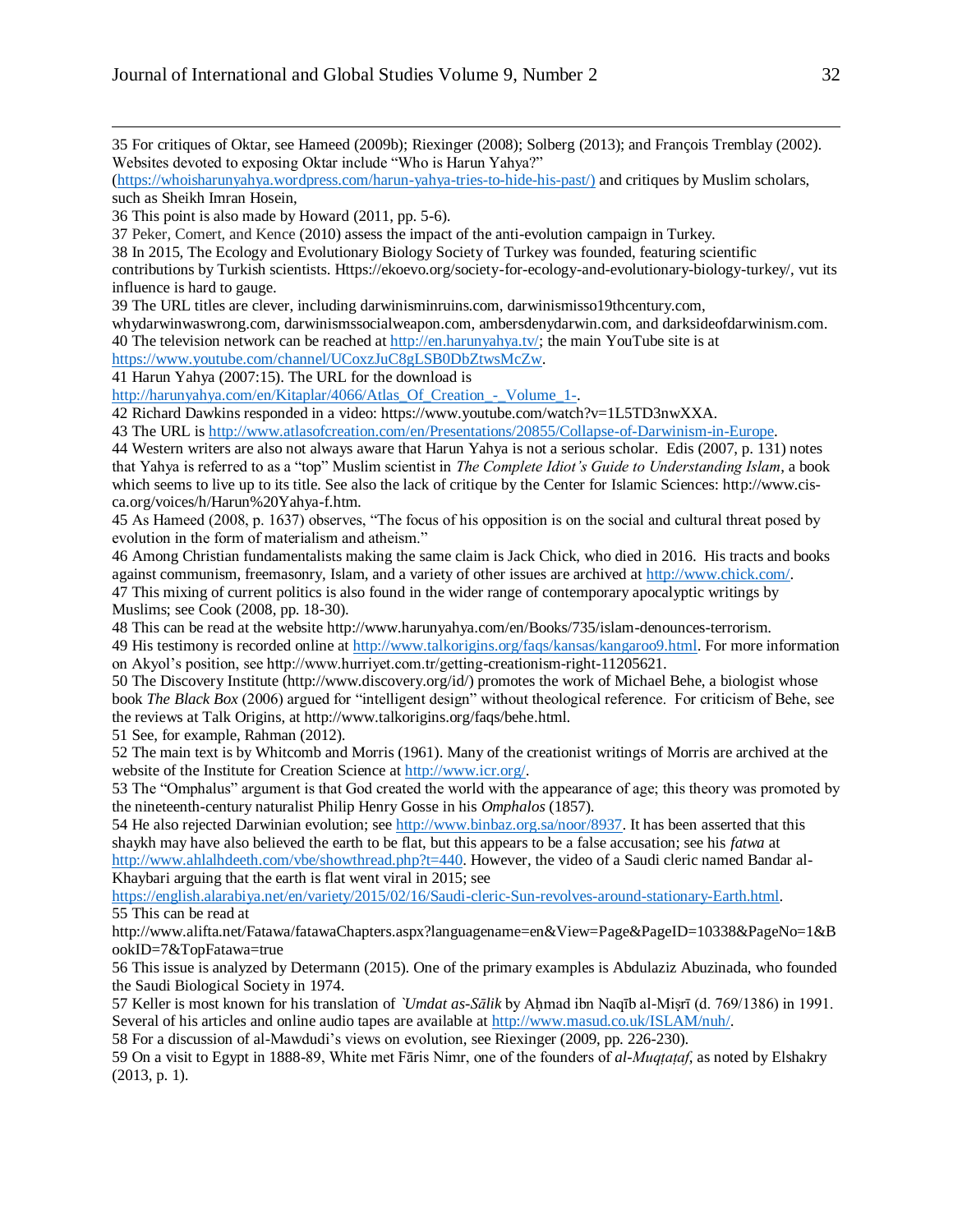$\overline{a}$ 

60 However, there is still resistance: "Darwin's theory of evolution is roundly rejected even by students and teachers in biology departments. Instead, the common belief is that all of modern science can be extracted by mastering Arabic and interpreting holy texts expertly enough," according to the noted physicist Pervez Hoodbyoy (2014). 61 For an analysis of this approach by a non-Muslim, see Brooke (2012). For a critique of Guessoum as a neomodern Mu'atazilite, see Hamza (2014).

62 One of the most quoted is a book by the French physician Maurice Bucaille (1976), *The Bible, The Qur'ān and Science.* Bucaille was at one point personal physician to King Faisal of Saudi Arabia. For a critique of Bucaille, see Syed Kamran Mirza (n.d.).

63 Thus, a Muslim can accept the evolution of the human form from earlier primates: "According to their general line of thinking, the scientists hold that man has evolved from the primates, which existed before him. We leave the study and evaluation of this evidence and all other indications to the anthropologists and confine ourselves to making a few general remarks on the origin of men" (Behishti & Bahonar 1982, p. 173).

64 This can be viewed at http://www.islamicity.org/13335/islam-evolution-and-darwinism/.

65 This view was not without its critics, especially the geologist Ḥusnī Ḥamāma (1999).

66 The original website at http://www.shajaracode.com was accessed January, 2016 but is no longer available except for pages preserved in the Internet Archive

[\(https://web.archive.org/web/20170408071459/http://shajaracode.com/html/darwindiedmuslim.html\).](https://web.archive.org/web/20170408071459/http:/shajaracode.com/html/darwindiedmuslim.html)) All quotes here are taken from the original website.

67 Claims that Muslim scientists first discovered evolution are widespread. Jim al-Khalili (2012, p. 76; 2008) claims that the 9th century author al-Jāhiẓ wrote about natural selection in his natural history of animal lore; see also Malik, Ziermann, and Diogo (2018); Shah (n.d.); and Abo-Elkhear (n.d.). Some go so far as to claim European scientists purposefully ignored early Muslim scholars who were aware of evolution, e.g., Shavanas (2010, p. 152). 68 The program is available online at http://donescience.files.wordpress.com/2009/09/darwin-muslimworldprogram-full.pdf. There is a Science and Islam Video portal maintained at Hampshire College:

https://sites.hampshire.edu/scienceandislamvideoportal/.

69 For a review of the conference, see Hameed (2013).

70 The English version of al-Jazeera did not provide this report.

71 See, for example, the website of the International Commission on Scientific Signs in the Qur'ān and the Sunnah, which has sections in major European languages, Turkish, Kiswahili and

Hausa:http://www.eajaz.org/eajaz/index.php?option=com\_content&view=frontpage&Itemid=57&lang=en.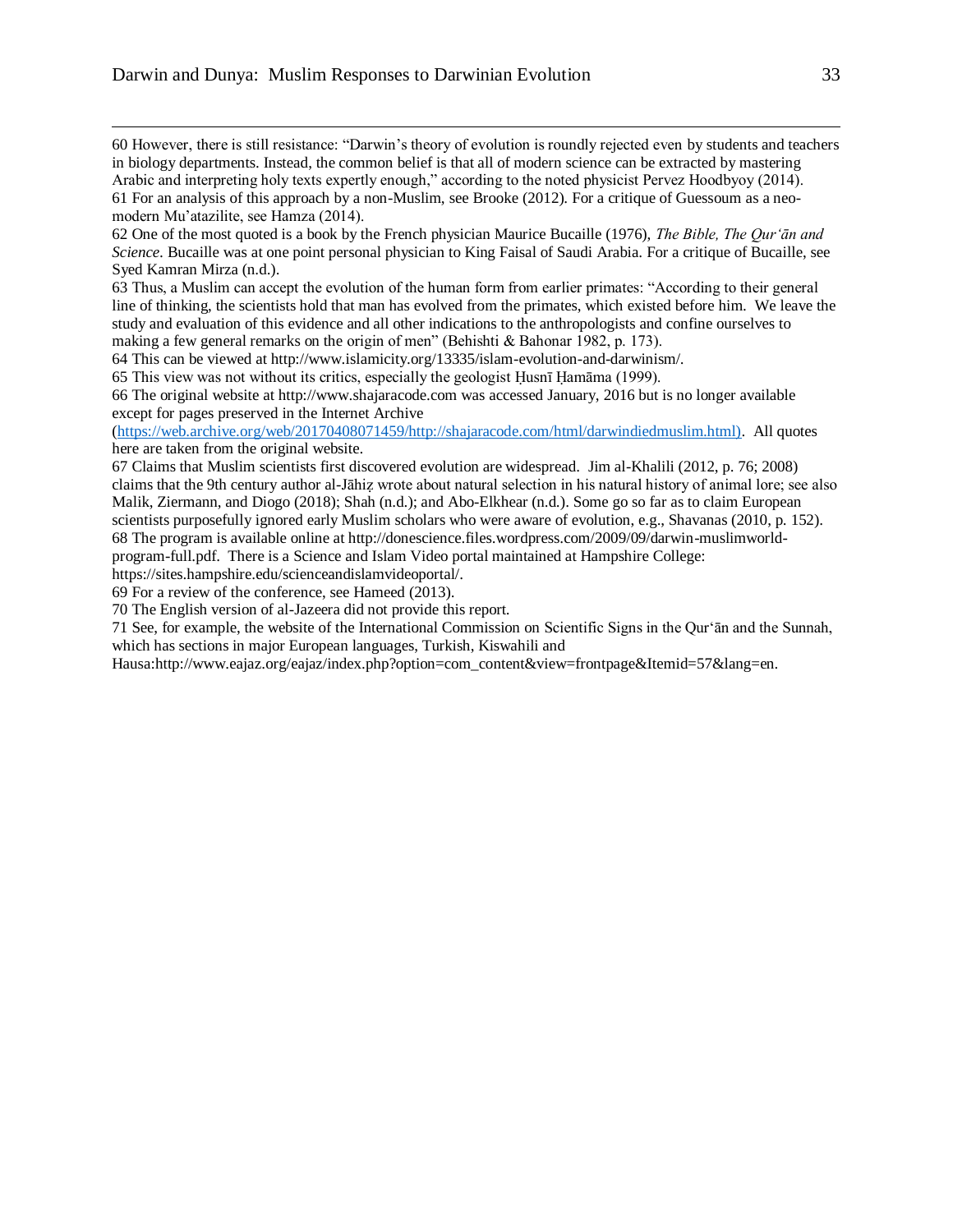#### **References**

- 'Abduh, Muḥammad. (Trans.). (1320 A.H.) *Al-Radd 'alā al-dahriyīn* (A Refutation of the Materialists). Cairo: Maṭba'at al-Mawsū'āt. Retrieved from: https://ia601203.us.archive.org/13/i...9%86%D9%8A.pdf (2017)
- 'Abduh, Muḥammad. (1367 A.H.) *Tafsīr al-manār*. Cairo: Dār al-Manār.
- Abo-Elkhear, Lamia Mostafa Elsayed. (n.d.). "Older theory of evolution?". *Aboutislam.net.* Retrieved from: http://aboutislam.net/science/science-tech/older-theory-of-evolution/
- 'Afāna, Jawād. (2008). *Ādam al-insān (Abū al-Bashr)*. Cairo: Dār al-Kunūz.
- Akhmetova, Elmira. (2016). Development of the theory of evolution. *Historiafactory.* Retrieved from: https://historiafactory.wordpress.com/2016/07/11/from-al-jahiz-776-868-tocharles-darwin-1809-1882/
- Al-Alousi, Husam Muhi Eldin. (1968). *The Problem of creation in Islamic thought: Qur'an, hadith, commentaries, and kalam.* Baghdad: The National Printing and Publishing Company.
- Attaullah, Munir. (2009). "Charles Darwin." *Daily Times* (Lahore), February 11, p. A7.
- Al-'Azmī, Aḥmad. (2016). "Limādhā dāfi' mufakkirūn 'Arab 'an naẓarīya Dārwīn fi bidāyāt alqarn al-māḍī". *Raṣīf* 22 Retrieved from : http://raseef22.com/culture/2016/12/06/ %D9%84%D9%85%D8%A7%D8%B0%D8%A7- %D8%AF%D8%A7%D9%81%D8%B9- %D9%85%D9%81%D9%83%D8%B1%D9%88%D9%86-
	- %D8%B9%D8%B1%D8%A8-%D8%B9%D9%86-
	- %D9%86%D8%B8%D8%B1%D9%8A%D8%A9-
	- %D8%AF%D8%A7%D8%B1%D9%88%D9%8A%D9%86-%D9%81/
- Baljon, J. M. S. 1961. *Modern Muslim Koran interpretation: (1880 - 1960).* Leiden: Brill.
- Behishti, Muhammad Husayni, & Bahomar, Javed. 1982. *Philosophy of Islam.* Accra: Islamic Seminary.
- Bezirjan, Najm. 1988. "The Islamic world." In Thomas Glick (Ed.) *The comparative reception*
- *of Darwinism,* 357-387. Chicago: University of Chicago Press.
- Bilgili, Alper. (2015). "An Ottoman response to Darwinism: Ismail Fennî on Islam and evolution.". *The British Journal for the History of Science* 48(4):565-582.
- AL-Birbārī, Rizq Allāh. (1876). "Fī aṣl al-insān." *al-Muqtaṭaf*. 1(1):231-232; 1(2)242-244); 1(3): 279-280.
- British Council. (2009). "Results of British Council Darwin international survey." Retrieved from:http://www.evolutietheorie.ugent.be/files/survey\_details.pdf.
- Brooke, John Hedley. (2012). Reconciling religious tradition and modern science. *Zygon*  47(2):322-336.
- Bucaille, Maurice. (1976). *The Bible, the Qur'an and science.* (Alastair D. Pannell & Maurice Bucaille, Trans.) Tripoli: Islamic Call Society.
- Bunglawala, Inayat. (2006). Darwin and God: Can they co-exist?. *The Guardian* (7/3/2006). Retrieved from:
	- http://www.guardian.co.uk/commentisfree/2006/jul/03/darwinismmuslimscientistsha
- Burton, Elis K. (2010). Teaching evolution in Muslim states: Iran and Saudi Arabia compared. In *National Center for Science Education Reports*, 30 (2010), No. 3, pp. 25-29.
- Center for Islamic Sciences. (n.d.). Harun Yahya. Retrieved from :< http://www.cisca.org/voices/h/Harun%20Yahya-f.htm> (2017).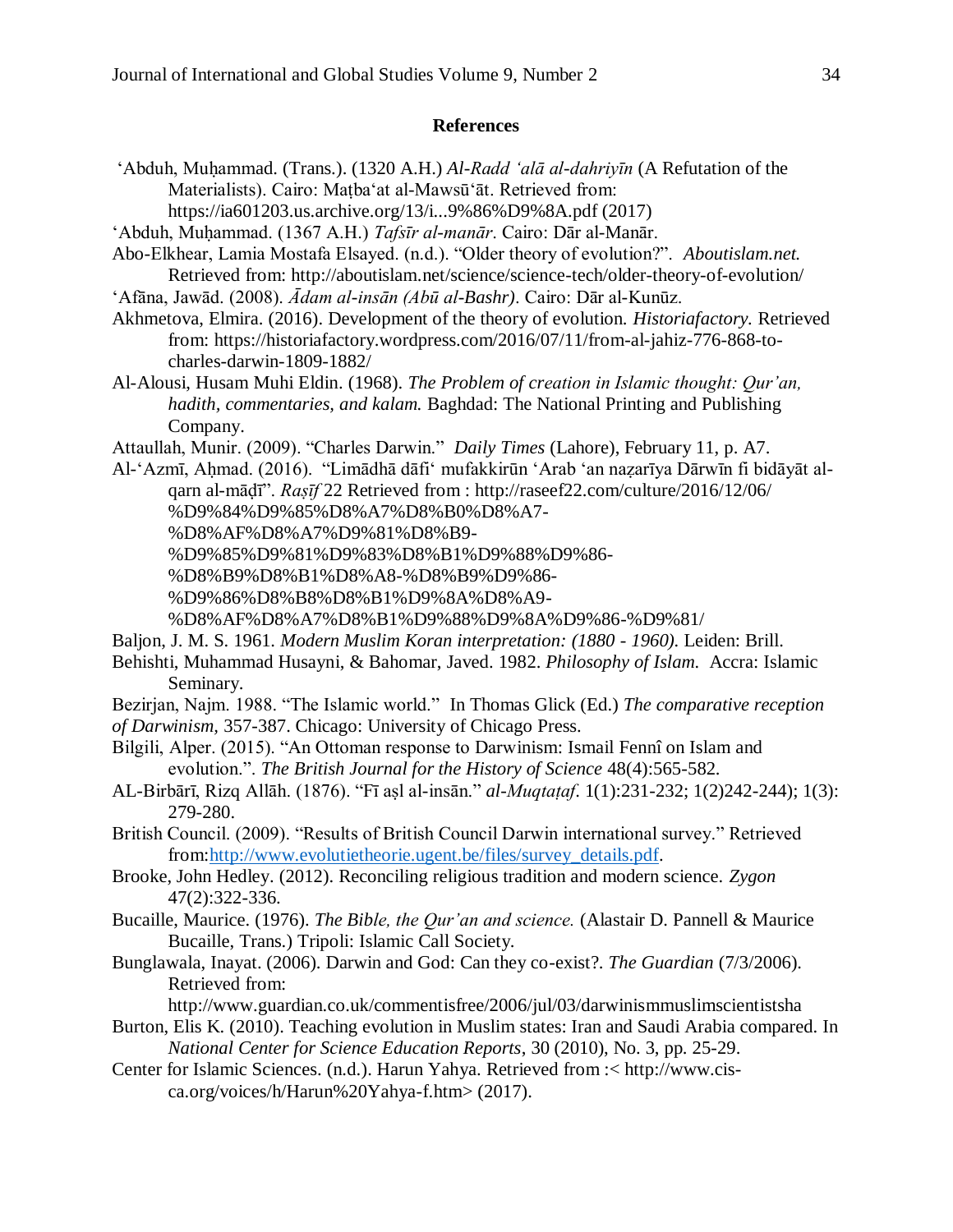- Chipman, Leigh N. B. (2001). Mythic aspects of the process of Adam''s creation in Judaism and Islam, *Studia Islamica*, 93:5-25.
- Christmann, Andreas, (Ttrans.). lator. (2009). *The Qur'ān, morality and critical reason: the essential Muhammad Shahrur*. Leiden: Brill.
- Clark, Kelly James. (2014). *Religion and the sciences of origins: Historical and contemporary discussions.* New York: Palgrave MacMillan.
- Cook, David. (2008). *Contemporary Muslim apocalyptic literature*. Syracuse: Syracuse University Press.
- De Chardin, Teilhard. (1959). *The Phenomenon of man*. New York: Harper Torchbacks.
- Demirer, Sibel Özbudun. (2011). Anthropology as a nation-building rhetoric: The shaping of Turkish anthropology (from 1850s to 1940s). *Dialectical Anthropology* 35(1):111-129.
- Determann, Jörg Matthias. (2015). *Biology and evolution in the Gulf States: networks of science in the Middle East.* London: I. B. Tauris.
- Ebert, Johannes. (1991). *Religion und Reform in der arabischen Provinz.* Frankfurt am Main: Peter Lang.

Edis, Taner. (2007). *An illusion of harmony: Science and religion in Islam*. Albany: Prometheus Books.

- Edis, Taner, & BouJaoude, Saouma. (2014). Rejecting materialism: Responses to modern science in the Muslim Middle East. In Matthews, Michael R. (Ed.), *Handbook of research in history, philosophy and science teaching*, pp. 1663-1689. Dordrecht: Springer.
- Elshakry, Marwa. (2013). *Reading Darwin in Arabic, 1850-1960*. Chicago: University of Chicago Press.
- Ezzatyar, Ali. (2016). *The last mufti of Iranian Kurdistan.* New York: Palgrave MacMillan.
- Farag, Nadia Farag. (1972). The Lewis affair and the fortunes of *al-Muqtataf*. *Middle Eastern Studies* 8:73-83.
- Ghafouri-Fard, Soudeh, and & Seyed Mohammad Akrami, Seyed Mohammad. (2011). Man evolution: An Islamic point of view. *European Journal of Science and Theology* 7(3):17- 28.
- Glass, Dagmar. (2004). Der Muqtaṭaf und seine Öffentlichkeit: Aufklärung, Räsonnement und Meinungsstreit in der frühen arabischen Zeitschriftenkommunikation. *Mitteilungen zur Sozial-und Kulturgeschichte der islamischen Welt,* 17. Ergon-Verlag, Würzburg.
- Goodman, Lenn. (2009). *Ibn Tufayl's Hayy ibn Yaqzān.* Chicago: University of Chicago Press.
- Gosse, Philip. (1857). *Omphalos: An attempt to untie the geological knot.* London: John van Voorst. Retrieved from: http://www.gutenberg.org/files/39910/39910-h/39910-h.htm (2017)
- Guessoum, Nidhal. (2011). *Islam's Quantum Question: Reconciling Muslim Tradition and Modern Science.* London: I. B. Tauris.
- Ḥamāma, Ḥusnī Ḥamdān. (1999). *al-I'jāz wa-radd 'alā kitābī: Abī Ādam li-al-duktūr 'Abd al-Ṣabūr Shāhīn wa-hikāyat al-bashr al-'ilmiyya.* al-Manṣūra: Dār al-Ṣafā li-al-Ṭibā'a waal-Nashr.
- Al-Ḥamāmiṣī, Muḥammad. (2009). "Hakādhā yurī mufakkirū al-Islām al-yawm naẓarīya Dārwin.". *Elaph* (2/12/2009). Retrieved from:
	- http://www.elaph.com/Web/Culture/2009/2/408823.htm
- Hameed, Salman. (2014). Making sense of Islamic creationism in Europe, *Public Understanding of Science.* Retrieved from: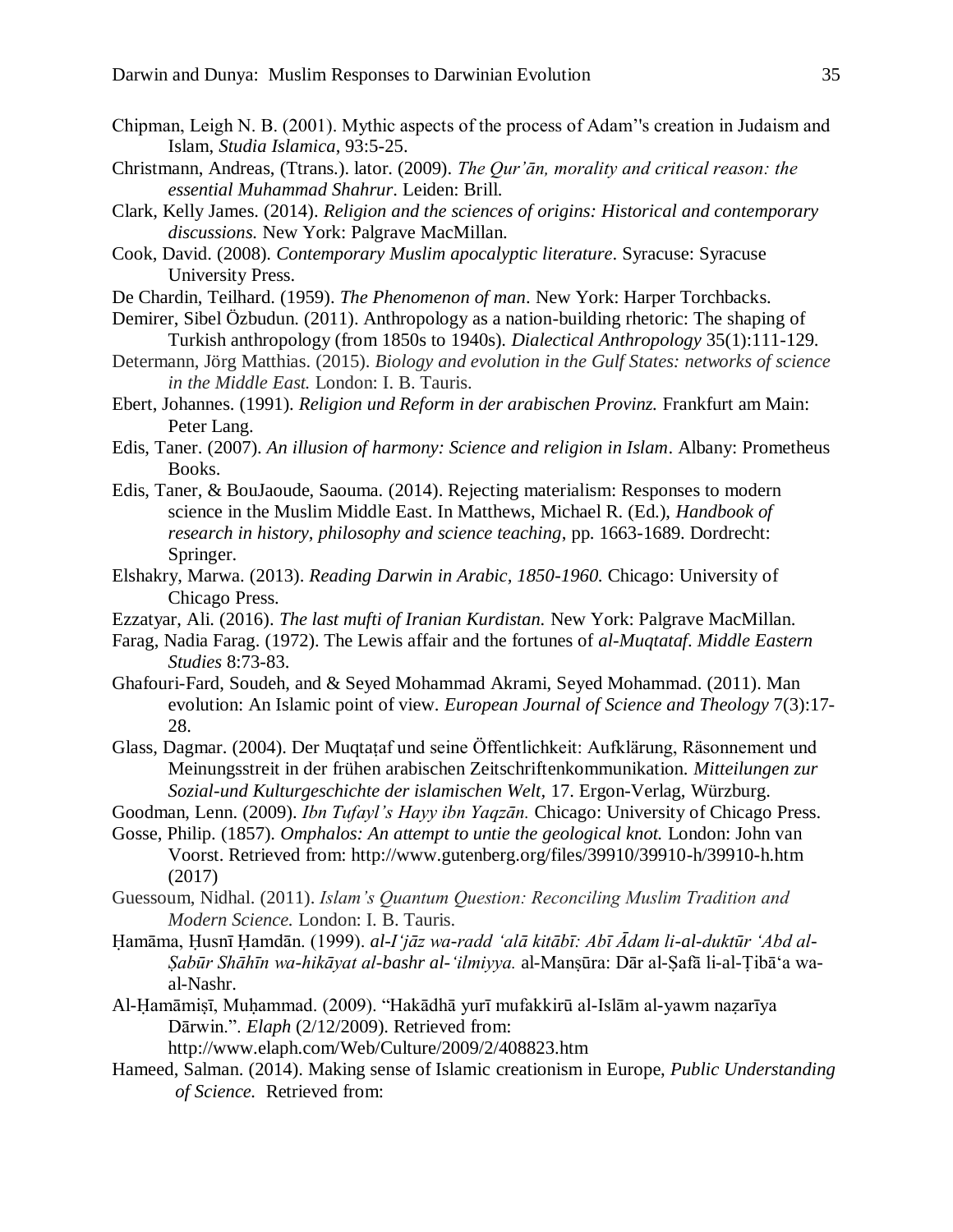http://pus.sagepub.com/content/early/2014/11/05/0963662514555055

- Hameed, Salman. (2013). The importance of evolution and Islam debate in London.". *Irtiqa,* January 7, 2013. Retrieved from: <http://www.irtiqa-blog.com/2013/01/the-importanceof-evolution-and-islam.html> (2017).
- Hameed, Salman. (2009a). Creationist mess in Texas and evolution in textbooks in Pakistan. *Science and Religion News*. Retrieved from: http://sciencereligionnews.blogspot.com/2009/01/creationist-mess-in-texas-andevolution.html
- Hameed, Salman. (2009b). The evolution of Harun Yahya''s 'Atlas of Creation.'. *Irtiqa.* Retrieved from: http://www.irtiqa-blog.com/2009/02/evolution-of-harun-yahyas-atlasof.html
- Hameed, Salman. (2008). Bracing for Islamic creationism. *Science* 322(5908):1637-1638.

Hamza, A. M. (2014). Faith and reason: the re-emergence of Neo-Mu'tazilite thought in the discourse of modern Muslim scientists. *Research Gate*. https://www.researchgate.net/publication/268214053\_Faith\_and\_Reason\_the\_Reemergence\_of\_NeoMu%27tazilite\_Thought\_in\_the\_Discourse\_of\_Modern\_Muslim\_Scie ntists

- Hanioglu, Sükrü. (2005). Blueprints for a future society: Late Ottoman materialists on science, religion, and art. In Özdalga 2005:28-116.
- Hassan, Imad. (2013). *Shajara code decoded.* Bloomington, IN: Author House.
- Hodge, Charles Hodge. (1874). *What is Darwinism?* New York: Scribner, Armstrong and Company.
- Hoodbyoy, Pervez. (2017). The rise of unreason. *Dawn*, November 8, 2014. Retrieved from: <http://www.dawn.com/news/1142961>
- Howard, Damian. (2011). *Being human in Islam: the impact of the evolutionary worldview.*  London: Routledge.
- Hussain, Ghaffar. (2013). The Muslim theory of evolution. *The Commentator*, January 14. 2013. Retrieved from:

http://www.thecommentator.com/article/2440/the\_muslim\_theory\_of\_evolution

- Ibn Bāz, 'Abd al-'Azīz. (1982). *al-Adilla al-naqlīya wa-al-ḥisnīya 'alā imkān al-ṣu'ūd ilā alkawākid wa-'alā jariyān al-shams wa-al-qamar wa-sukūn al-arḍ.* Riyadh: Maktabat al-Riyāḍ al-Ḥadītha.
- Ihsanoglu, Ekmeleddin. (2011). Modern Islam. In Brooke, John Hedley, & Numbers, Ronald L. (Eds.) *Science and religion around the world,* 148-174. Oxford: Oxford University Press.
- Ipsos. (2011, April 25). Ipsos Global @dvisory: Supreme Being(s), the Afterlife, and Evolution. Retrieved from https://www.ipsos.com/en-us/news-polls/ipsos-global-dvisory-supremebeings-afterlife-and-evolution
- Iqbal, Muzaffar. (2007). *Science and Islam.* Westport, CT:Greenwood Press.
- Iqbal, Muzaffar. (2003). Biological origins: Traditional and contemporary perspectives, *Islamic Herald*. Retrieved from

http://saif\_w.tripod.com/curious/evolution/muz/biological\_origins.htm

- Al-Isfahānī, Abū al-Majid Muḥammad Riḍā. (1331 A.H.). *Naqd falsafa Dārwīn*. Cairo: Maṭba'at al-Wilāya.
- Jafri, Maqsood. (n.d.). Islam and Darwinism. *Islamic Research Foundation International*. Retrieved from http://www.irfi.org/articles/articles\_151\_200/islam\_and\_darwinism.htm
- Al-Jazeera. (2009). "Ardī taṭ'anu bi-ṣiḥḥat naẓiriyat Dārwīn" [Ardi Discredits the Soundness of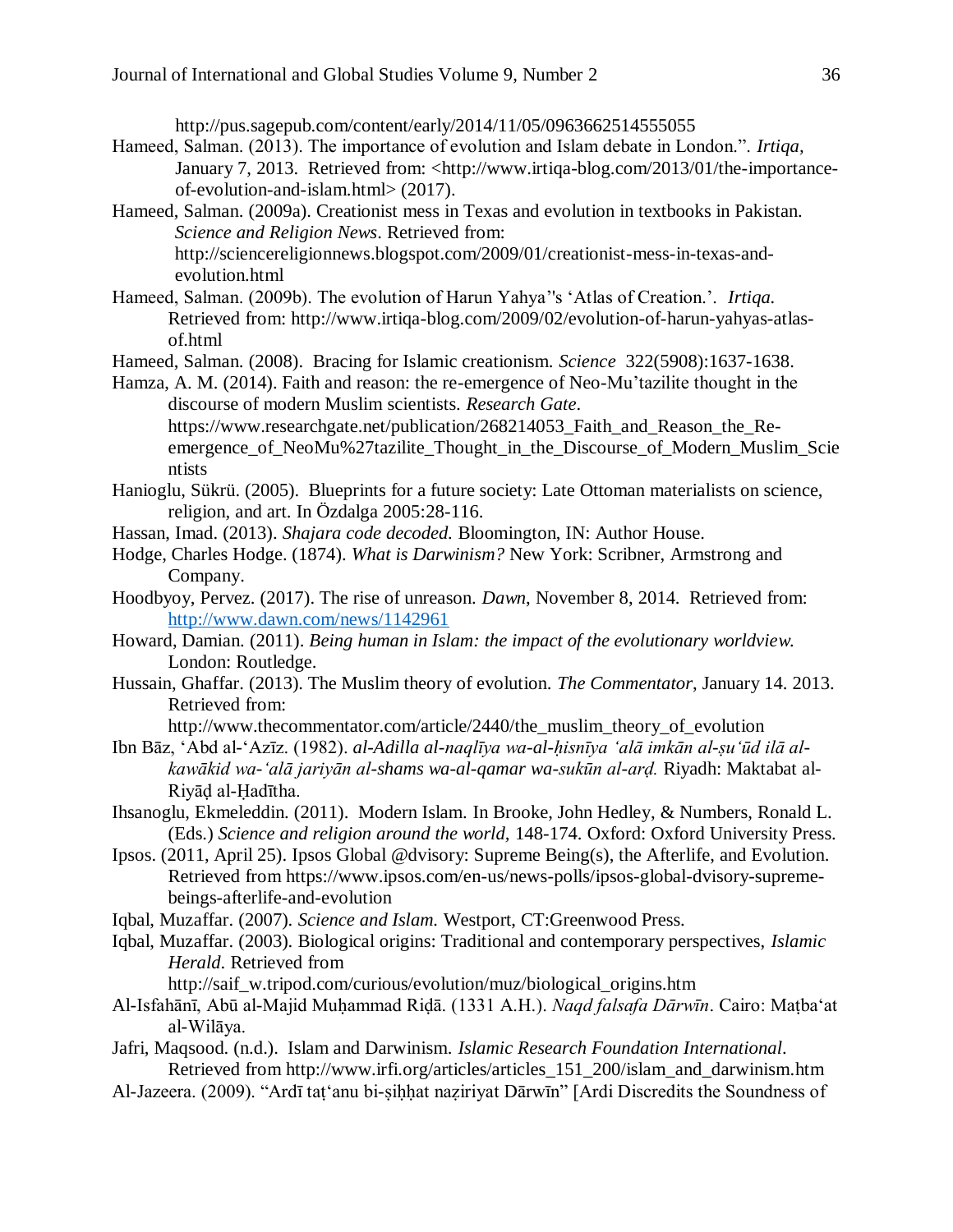Darwin's Theory]. *Al-Jazeera*. Retrieved from

http://www.aljazeera.net/NR/exeres/54C0A6AA-246F-45DE-A79D-2042487364BB.htm

- al-Jisr, Ḥusayn. (2012). *al-Risāla al-ḥamīdīya fī ḥaqīqat al-diyāna al-islāmīya.* Cairo: Dār al-Kutub al-Maṣrī.
- Kalin, Ibrahim. (2007). Sayyid Jamal al-Din Muhammad b. Safdar al-Afghani (1838-1897). *Center for Islam and Science.* Retrieved from http://www.cis-ca.org/voices/a/afghni.htm
- Keddie, Nikki R. (1968). *An Islamic response to imperialism.* Berkeley: University of California Press.
- Keller, Nuh Ha Mim. (1996). Islam and evolution: A letter to Suleman Ali. Retrieved from: http://www.masud.co.uk/ISLAM/nuh/evolve.htm
- Al-Khalili, Jim. (2012). *Pathfinders: The golden age of Arabic science*. London: Penguin.
- Al-Khalili, Jim. (2008). It''s time to herald the Arabic science that prefigured Darwin and Newton, *The Guardian*, January 30, 2008. Retrieved from: http://www.muslimheritage.com/article/its-time-herald-arabic-science-prefigured-darwinand-newton
- Kvam, Kristen E., Linda S. Schearing, Linda S., & Valerie H. Ziegler, Valerie H. (1999). *Eve & Adam: Jewish, Christian, and Muslim readings on Genesis and gender.* Bloomington: Indiana University Press.
- Khatri, Sadia. (2014). Do human evolution and Islam conflict in the classroom? *The Chronicle of Higher Education*, April 1, 2014. Retrieved from [http://chronicle.com/article/Do-](http://chronicle.com/article/Do-Human-EvolutionIslam/145657/)[Human-EvolutionIslam/145657/.](http://chronicle.com/article/Do-Human-EvolutionIslam/145657/)
- Livingstone, John W. (2018). *In the Shadows of Glories Past: Jihad for Modern Science in Muslim Societies, 1850 to The Arab Spring,* London: Routledge.
- Al-Malījī, Majdī Maḥmūd, (Trans.). (2004). *Aṣl al-anwā'* [Origin of Species]. Cairo: al-Mashrū' al-Qawmī li-al-Tijāra.
- Al-Malījī, Majdī Maḥmūd (Trans.). (2005). *Nasha't al-insān wa-al-intiqā' al-jinsī* [Descent of Man] Cairo: al-Majlis al-A'lā li-al-Thaqāfa.
- Malik, Aamina H., Janine M. Ziermann, Janine M., & Rui Diogo, Rui. (2018). An untold story in biology: the historical continuity of evolutionary ideas of Muslim scholars from the 8th century to Darwin's time. *Journal of Biological Education* 52(1):3-17.
- Martin, Richard, Mark Woodward, Mark, Dwi S. & Atmaja, Dwi S. (1997). *Defenders of reason in Islam: Mu'tazilism from medieval school to modern symbol*. London: Oneworld.
- Mazhar, Ismā'īl. (1918). Asl al-anwā 'wa-nushū'iha bi-al-intikhāb al-ṭabī'ī wa-ḥifz al-ṣufūf al*ghāliba fī al-tanāḥur 'alā al-baqā'.* Cairo: Dār al-ʻAṣr li-al-Ṭabʻ wa-al-Nashr.
- Mirza, Syed Kamran. (n.d.). "Religion, science, and Maurice Bucaille.". Retrieved from: [https://mm-gold.azureedge.net/Articles/skm/Religion\\_Science\\_Bucaille.html](https://mm-gold.azureedge.net/Articles/skm/Religion_Science_Bucaille.html)
- Moran, Jeffrey P. (2002). *The Scopes trial: A brief history with documents*. New York: St. Martin's Press.
- Morris, Henry M. (1986). *Science and the Bible.* Revised edition. Chicago: Moody Press.
- Musaji, Sheila. (2009). Book review: Atlas of creation (Harun Yahya). *The American Muslim.* Retrieved from:

http://www.theamericanmuslim.org/tam.php/features/articles/book\_review\_atlas\_of\_crea tion\_harun\_yahya/

- Özdalga, Elisabeth (Ed). 2005 *Late Ottoman society: The intellectual legacy,* London: Routledge.
- Özervarh, M. Sait. (2007). Alternative approaches to modernization in the Late Ottoman Period: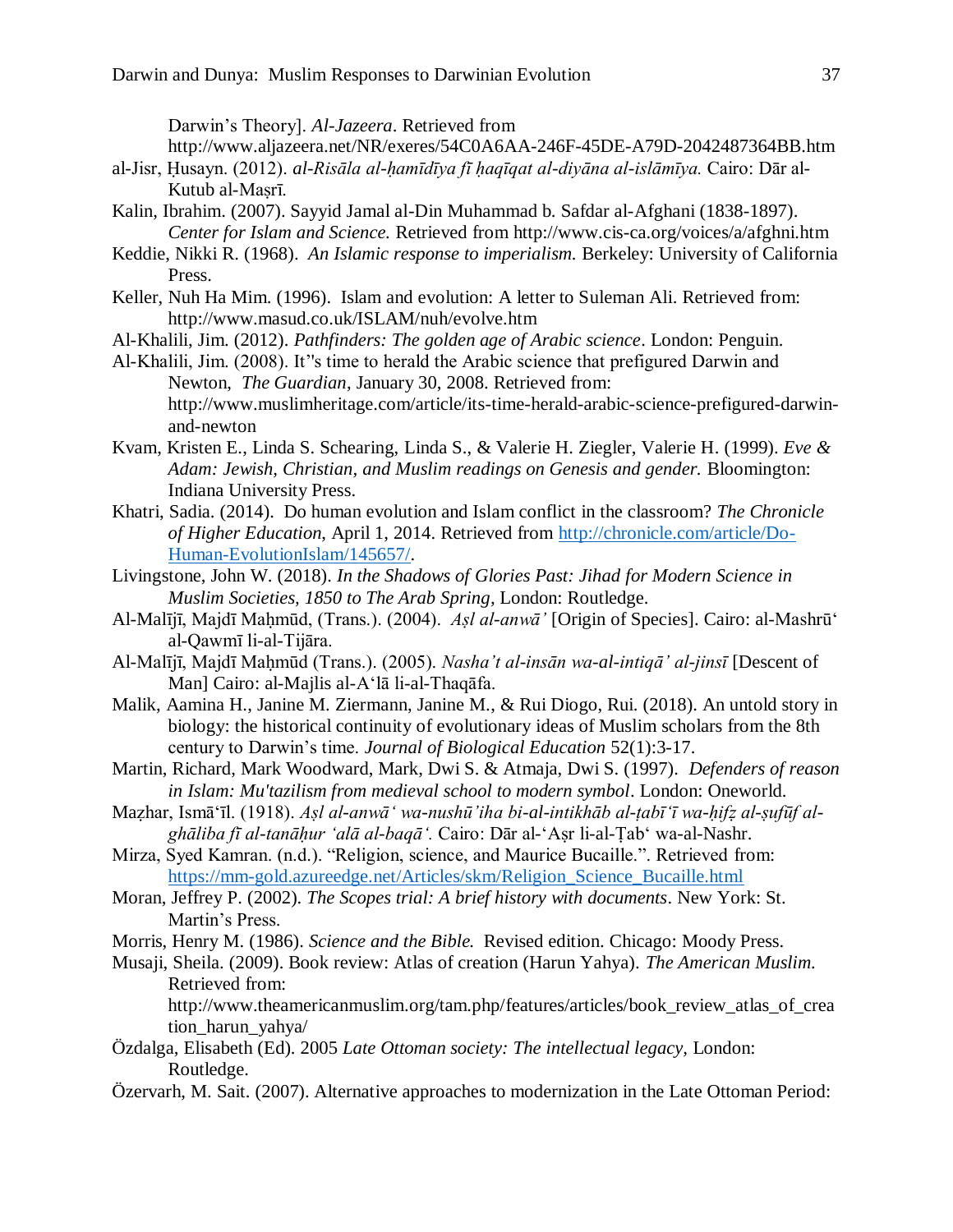İzmi̇rli̇ İsmai̇l Hakki's religious thought against materialist scientism. *International Journal of Middle East Studies,* 39(1):77-102.

- Özkan, Gülseven, and & Gamze Kolcu, Gamze. (2017). Latest draft of Turkey''s new national curriculum excludes evolutionary theory. *Hurriyet Daily News*, June 22, 2017. Retrieved from: http://www.hurriyetdailynews.com/latest-draft-of-turkeys-new-nationalcurriculum-excludes-evolution-theory-.aspx?
- Paulson, Steve, (2010). Meet Harun Yahya: The leading creationist in the Muslim world. *Slate*, October 21, 2010. Retrieved from: http://www.slate.com/id/2233122/
- Peker, Deniz, Comert, Gulsum Gul, and & Kence, Aykut. (2010). Three decades of antievolution campaign and its results: Turkish undergraduates' acceptance and understanding of the biological evolution theory. *Science & Education* 19(6-8): 739-755.
- Peterson, Daniel Carl. (2001). Creation, In: *Encyclopedia of the Qur'ān* 1:472-480.
- Pew Foundation. (2013). The world's Muslims: Religion, politics and society. *Pew Foundation*, Washington DC. Retrieved from: http://www.pewforum.org/the-worlds-muslims-2013.aspx
- Pew Foundation. (2009). Religious differences on the question of evolution. *The Pew Forum on Religion and Public Life* (2009). Retrieved from:

http://www.pewforum.org/2009/02/04/religious-differences-on-the-question-of-evolution

Rahman, Zameelur. (2012). "The theory of biological evolution and Islam," *Sunni Forum*, Retrieved from:

https://archive.org/stream/TheTheoryOfBiologicalEvolutionAndIslam/The%20Theory%2 0of%20Biological%20Evolution%20and%20Islam\_djvu.txt

- Riexinger, Martin. (2009). "Responses of South Asian Muslims to the theory of evolution.". Die Welt des Islams 49:212-247.
- Riexinger, Martin. (2008). Propagating Islamic creationism on the internet. *Masaryk University Journal of Law and Technology,* 2:99-112.
- Sardar, Ziauddin. (2011). "Between two masters: Qur'an or Science?" *Ziauddin Sardar Website.* Http://ziauddinsardar.com/2011/02/quranQur'ān-science/
- Ṣarrūf, Ya'qūb, & and Fāris Nimr, Fāris. (1882). Shārls Dārwīn. *al-Muqtaṭaf,* 7:2-6.
- Schöck, Cornalia. (2001). Adam and Eve. *Encyclopaedia of the Qur'ān* 1:22-26 and
- Schöck, Cornelia. (1993). *Adam im Islam: ein Beitrag zur Ideengeschichte der Sunna.* Berlin: Klaus Schwarz Verlag. Retrieved from: [http://menadoc.bibliothek.uni](http://menadoc.bibliothek.uni-halle.de/iud/content/structure/318092)[halle.de/iud/content/structure/318092](http://menadoc.bibliothek.uni-halle.de/iud/content/structure/318092)
- Shah, Muhammad Sultan. (n.d.). Pre-Darwinian Muslim scholar's views on evolution. Retrieved from: http://pu.edu.pk/images/journal/uoc/PDF-

FILES/(11)%20Dr.%20Sultan%20Shah\_86\_2.pdf> (2017)

- Shāhīn, 'Abd al-Ṣabūr. (1999). *Abī Ādam: qiṣṣat al-khalīfa bayn al-asṭūra wa-al-ḥaqīqa.* Cairo: Akhbār al-Yawm.
- Shavanas, T. O. (2010). *Islamic theory of evolution: The missing link between Darwin and the Origin of Species.* Brainbow Press, Tucson, AZ.
- Shumayil, Shiblī. (1910). *Falsafat al-nushū' wa-al-irtiqā.'*. Cairo.
- Solberg, Anne Ross. (2013). *The Mahdi wears Armani.* Södertörn: Södertörn University Press.
- Al-Ṭabarī. (1989). The history of al-Ṭabarī. *General Introduction and From the Creation to the Flood.* Albany: SUNY Press.
- Taylor, Isaac. (1888). *Leaves from an Egyptian notebook.* London: Kegan Paul, Trench and Co. Tremblay, François. (2002). Harun Yahya: An invitation to dogmatism. *Talk Reason.* Retrieved